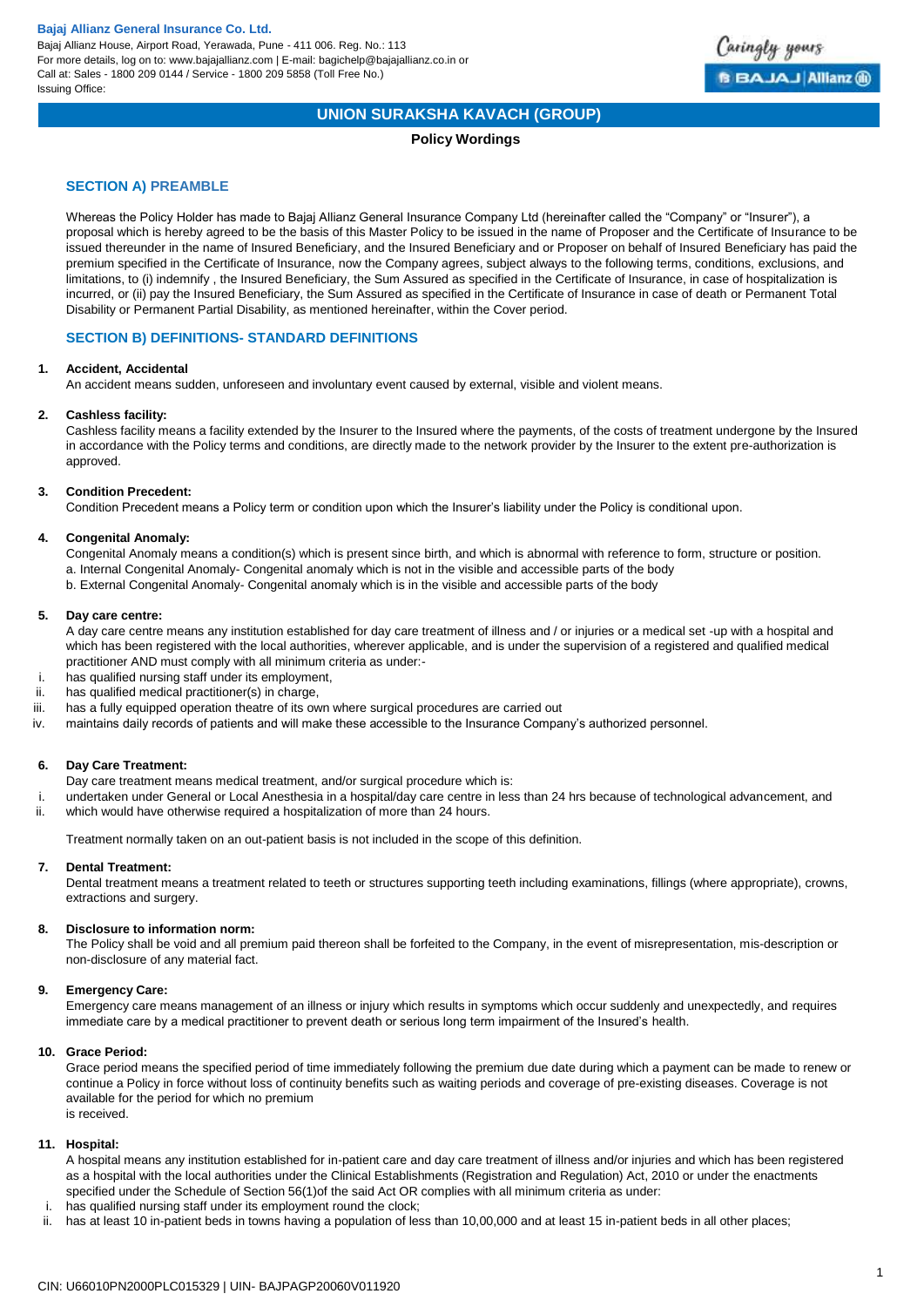Bajaj Allianz House, Airport Road, Yerawada, Pune - 411 006. Reg. No.: 113 For more details, log on to: www.bajajallianz.com | E-mail: bagichelp@bajajallianz.co.in or Call at: Sales - 1800 209 0144 / Service - 1800 209 5858 (Toll Free No.) Issuing Office:



# **UNION SURAKSHA KAVACH (GROUP)**

- iii. has qualified medical practitioner(s) in charge round the clock;
- iv. has a fully equipped operation theatre of its own where surgical procedures are carried out;
- v. maintains daily records of patients and makes these accessible to the Insurance Company's authorized personnel.

#### **12. Hospitalization:**

Hospitalization means admission in a Hospital for a minimum period of 24 consecutive In patient Care hours except for specified procedures/ treatments, where such admission could be for a period of less than 24 consecutive hours.

#### **13. Illness**

Illness means a sickness or a disease or pathological condition leading to the impairment of normal physiological function and requires medical treatment.

- a. Acute condition Acute condition is a disease, illness or injury that is likely to respond quickly to treatment which aims to return the person to his or her state of health immediately before suffering the disease/illness/injury which leads to full recovery.
- b. Chronic condition A chronic condition is defined as a disease, illness, or injury that has one or more of the following characteristics:
- i. it needs ongoing or long-term monitoring through consultations, examinations, check-ups, and /or tests
- ii. it needs ongoing or long-term control for relief of symptoms
- iii. it requires rehabilitation for the patient or for the patient to be specially trained to cope with it
- iv. it continues indefinitely v. it recurs or is likely to recur.
- 

# **14. Injury/Bodily Injury**

Injury means accidental physical bodily harm excluding illness or disease solely and directly caused by external, violent and visible and evident means which is verified and certified by a Medical Practitioner.

#### **15. Inpatient Care**

Inpatient care means treatment for which the Insured has to stay in a hospital for more than 24 hours for a covered event.

#### **16. Intensive Care Unit**

Intensive care unit means an identified section, ward or wing of a hospital which is under the constant supervision of a dedicated medical practitioner(s), and which is specially equipped for the continuous monitoring and treatment of patients who are in a critical condition, or require life support facilities and where the level of care and supervision is considerably more sophisticated and intensive than in the ordinary and other wards.

#### **17. Medical Advice:**

Medical advice means any consultation or advice from a Medical Practitioner including the issuance of any prescription or follow up prescription.

#### **18. Medical expenses**

Medical Expenses means those expenses that an Insured has necessarily and actually incurred for medical treatment on account of Illness or Accident on the advice of a Medical Practitioner, as long as these are no more than would have been payable if the Insured had not been Insured and no more than other hospitals or Medical practitioners in the same locality would have charged for the same medical treatment.

# **19. Medical Practitioner/ Physician/Doctor:**

A Medical Practitioner is a person who holds a valid registration from the Medical Council of any State or Medical Council of India or Council for Indian Medicine or for Homeopathy set up by the Government of India or a State Government and or from other authority/commission as may be prescribed under law, from time to time, and is thereby entitled to practice medicine within its jurisdiction; and is acting within the scope and jurisdiction of license.

#### **20. Medically Necessary Treatment:**

Medically necessary treatment means any treatment, tests, medication, or stay in hospital or part of a stay in hospital which

- i. is required for the medical management of the illness or injury suffered by the Insured;
- ii. must not exceed the level of care necessary to provide safe, adequate and appropriate medical care in scope, duration, or intensity;
- iii. must have been prescribed by a medical practitioner,
- iv. must conform to the professional standards widely accepted in international medical practice or by the medical community in India.

# **21. Migration**

Migration means, the right accorded to health insurance policyholders (including all members under family cover and members of group health insurance policy), to transfer the credit gained for pre-existing conditions and time bound exclusions, with the same insurer.

#### **22. Non- Network Provider:**

Non-Network provider means any hospital, day care centre or other provider that is not part of the network.

# **23. Notification of Claim:**

Notification of claim means the process of intimating a claim to the insurer or TPA through any of the recognized modes of communication.

# **24. Portability:**

Portability means the right accorded to an individual health insurance policyholder (including all members under family cover) to transfer the credit gained for pre-existing conditions and time-bound exclusions from one insurer to another.

# **25. Post-hospitalization Medical Expenses:**

Post-hospitalization Medical Expenses means medical expenses incurred during predefined number of days immediately after the Insured Person is discharged from the hospital provided that:

a. Such Medical Expenses are for the same condition for which the Insured Person's hospitalization was required, and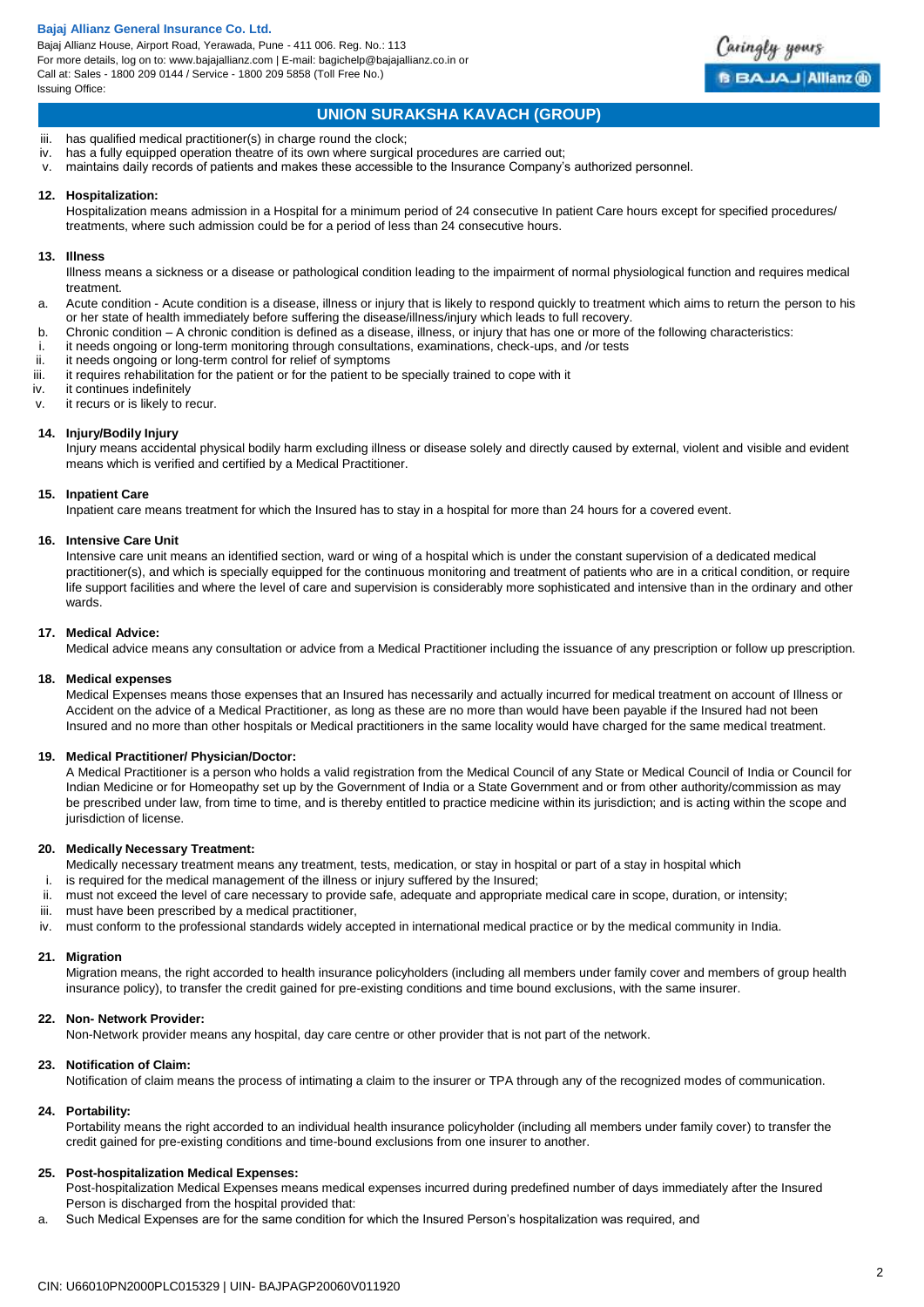Bajaj Allianz House, Airport Road, Yerawada, Pune - 411 006. Reg. No.: 113 For more details, log on to: www.bajajallianz.com | E-mail: bagichelp@bajajallianz.co.in or Call at: Sales - 1800 209 0144 / Service - 1800 209 5858 (Toll Free No.) Issuing Office:



# **UNION SURAKSHA KAVACH (GROUP)**

b. The inpatient hospitalization claim for such hospitalization is admissible by the Insurance Company.

#### **26. Pre-Existing Disease:**

- Pre- existing disease means any condition, ailment or injury or disease
- a. That is/are diagnosed by a physician within 48 months prior to the effective date of the policy issued by the insurer or its reinstatement **Or** b. For which medical advice or treatment was recommended by, or received from, a physician within 48 months prior to the effective date of the policy issued by the insurer or its reinstatement.

### **27. Pre-hospitalization Medical Expenses:**

Pre-hospitalization Medical Expenses means medical expenses incurred during predefined number of days preceding the hospitalization of the Insured Person, provided that:

- a. Such Medical Expenses are incurred for the same condition for which the Insured Person's Hospitalization was required, and
- b. The In-patient Hospitalization claim for such Hospitalization is admissible by the Insurance Company.

#### **28. Qualified Nurse:**

Qualified nurse means a person who holds a valid registration from the Nursing Council of India or the Nursing Council of any state in India.

#### **29. Reasonable and Customary charges**

Reasonable and Customary charges means the charges for services or supplies, which are the standard charges for the specific provider and consistent with the prevailing charges in the geographical area for identical or similar services, taking into account the nature of the illness / injury involved.

# **30. Renewal**

Renewal means the terms on which the contract of insurance can be renewed on mutual consent with a provision of grace period for treating the renewal continuous for the purpose of gaining credit for pre-existing diseases, time-bound exclusions and for all waiting periods.

# **31. Room rent**

Room Rent means the amount charged by a Hospital towards Room and Boarding expenses and shall include the associated medical expenses.

# **SECTION B) DEFINITIONS- SPECIFIC DEFINITIONS**

#### **1. Adventure Sports**

Adventure sports (also called action sports, aggro sports, and Extreme sports) are a popular term for certain activities perceived as having a high level of inherent danger. These activities often involve speed, height, a high level of physical exertion, and highly specialized gear such as racing on wheels or horseback, big game hunting, mountaineering, winter sports, Skydiving, Parachuting, Scuba Diving, Riding or Driving in Races or Rallies, Mountain Climbing, hunting or equestrian activities, rock climbing, pot holing, bungee jumping, skiing, ice hockey, ballooning, hand gliding, diving or under-water activity river rafting, canoeing involving rapid waters, polo, yachting or boating outside coastal waters.

# **2. Age**

Means completed years as at the commencement date of the Certificate of Insurance.

#### **3. Bajaj Allianz Network Hospitals / Network Hospitals/Network Provider**

Means the Hospitals which have been empanelled by Us as per the latest version of the schedule of Hospitals maintained by Us, which is available to You on request. For updated list please visit our websit[e www.bajajallianz.com](http://www.bajajallianz.com/)

# **4. Beneficiary/Insured Beneficiary**

**Means the individual person/family members [in floater COI] and i**n case of death of the Insured Beneficiary, the Beneficiary means, unless stipulated otherwise by the Insured Beneficiary, the surviving Spouse or immediate blood relative of the Insured Beneficiary, mentally capable and not divorced, followed by the children recognized or adopted followed by the Insured Beneficiary's legal heirs. For all other benefits, the Beneficiary means the Insured Beneficiary himself unless stipulated otherwise

# **5. Certificate of Insurance/COI**

Certificate of Insurance means the document issued by the Company to the Insured Beneficiary as per these terms and conditions detailing the commencement date and expiry date of the cover, Insured Beneficiary(s) name, address, age, coverage, sums insured, condition(s), exclusions and or endorsement(s). Provided however if there is any contradiction between what is stated in the wordings attached to Certificate of Insurance and these Policy Wordings, then these Policy Wordings shall prevail.

# **6. Civil War**

Means armed opposition, whether declared or not, between two or more parties belonging to the same country where the opposing parties are of different ethnic, religious or ideological groups. Civil War also includes armed rebellion, revolution, sedition, insurrection, Coup, and the consequences of Martial law.

#### **7. Common Carrier**

Means any civilian land or water conveyance or Scheduled Aircraft in each case operated under a valid license for the transportation of passengers for hire.

**8. Cover Period** means the period during which the Certificate of Insurance is valid.

#### **9. Dependent Child**

Dependent Child refers to a child (natural or legally adopted) and studying at an accredited educational institution, who is financially dependent on the primary Insured Beneficiary or proposer for COI and does not have his / her independent sources of income.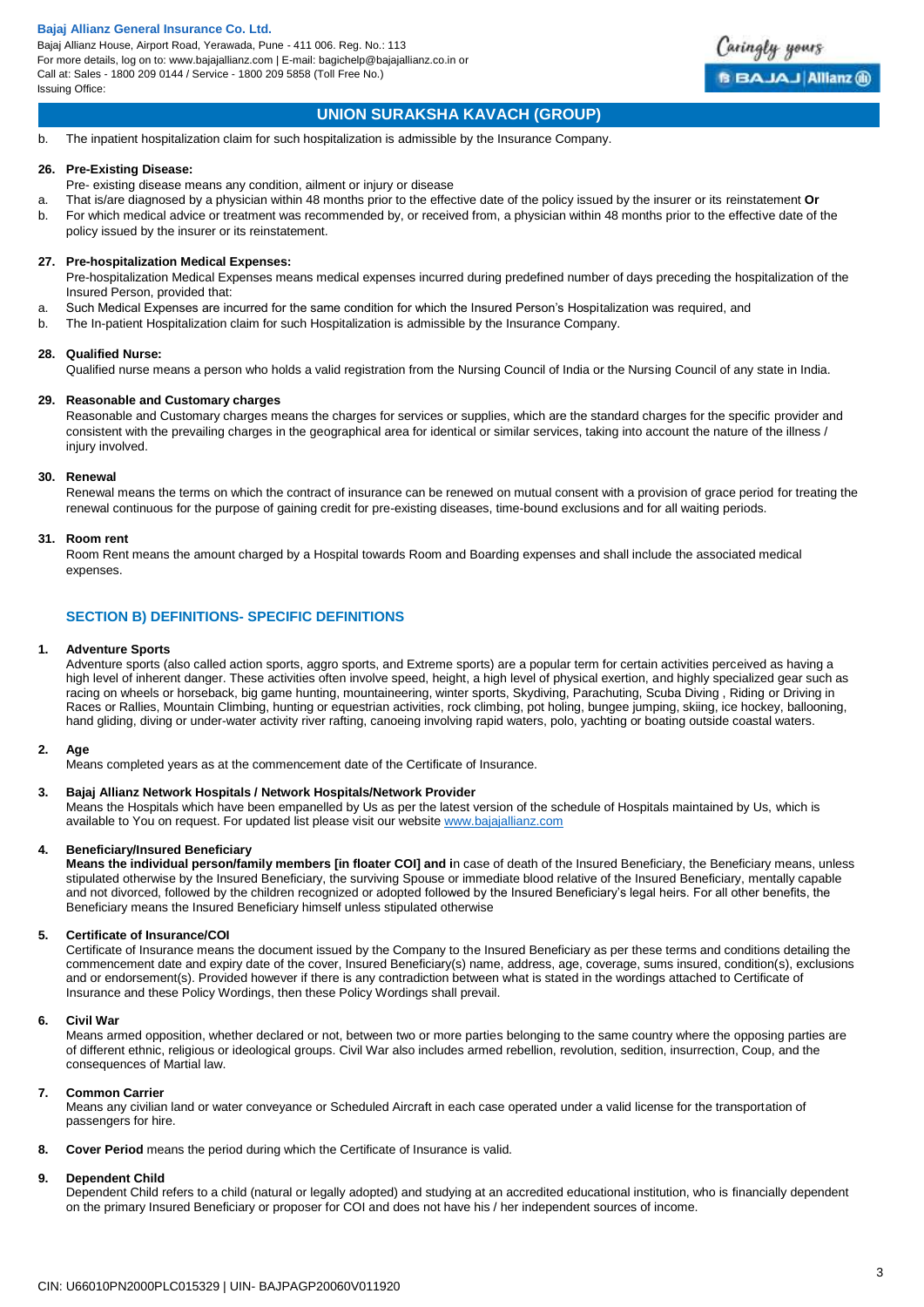Bajaj Allianz House, Airport Road, Yerawada, Pune - 411 006. Reg. No.: 113 For more details, log on to: www.bajajallianz.com | E-mail: bagichelp@bajajallianz.co.in or Call at: Sales - 1800 209 0144 / Service - 1800 209 5858 (Toll Free No.) Issuing Office:



# **UNION SURAKSHA KAVACH (GROUP)**

#### **10. Dislocation**

A dislocation is a separation of two bones where they meet at a joint. Joints are areas where two bones come together. A dislocated joint is a joint where the bones are no longer in their normal positions.

#### **11. Fracture**

A fracture is a complete or incomplete break in a bone resulting from the application of excessive force.

#### **12. Group**

The definition of a group as per the provisions of Insurance Regulatory and Development Authority of India (Health Insurance) Regulations, 2016, read with group guidelines issued by IRDAI vide circular 015/IRDA/Life/Circular/GI Guidelines/2005 dated 14th July 2005, as amended/modified/further guidelines issued, from time to time.

**13. Group Policy or Master Policy** This Policy Document, the Master Policy Schedule/ Union Suraksha Kavach Group **Policy Schedule** and the Proposal, declaration and applicable Endorsements under the Policy containing the terms and conditions of the insurance coverage and under which Certificates of Insurance shall be issued to the Insured Beneficiary with the details of the extent of cover available to the Insured Beneficiary, the Exclusions under the cover and the terms, conditions, warranties and limitations.

#### **14. Hazardous Activities**

Means Persons whilst working in underground mines, explosives, magazines, workers whilst involved in electrical installation with high tension supply, jockeys, circus personnel, Aircraft pilots and crew, Armed Forces personnel, Artistes engaged in hazardous performances, Aerial crop sprayer , Bookmaker (for gambling) , Demolition contractor, Explosives users , Fisherman (seagoing ,Jockey , Marine salvager ,Miner and other occupations underground, nuclear installations, Off-shore oil or gas rig worker, Policeman, Pop Musicians, Professional sports person, Roofing contractors and all construction, maintenance and repair workers at heights in excess of 50ft/15m , Saw miller , Scaffolder , Scrap metal merchant, Security guard (armed) , Ship crew , Steeplejack ,Stevedore ,Structural steelworker Tower crane operator ,Tree feller.

**15. Master Policy** shall mean the group Policy issued to the Policy Holder containing the terms and conditions of the insurance coverage and under which Certificates of Insurance shall be issued to the Insured Beneficiary.

#### **16. Named Insured/ Insured Person/ Insured Beneficiary:**

Named Insured/ Insured Person/ Insured Beneficiary means Policy Holder's customers with their family members for whom the Policy Holder has taken the Group Insurance Policy basis which Certificate of Insurance is issued by the Company to the Insured Person/Insured Beneficiary

#### **17. Nominee**

Nominee is the person selected by the Policyholder to receive the benefit in case of death of the insured thus giving a valid discharge to the insurer on settlement of claim under an insurance Policy.

#### **18. Occupation**

Your occupation as shown in the Certificate of Insurance read with **Group** Policy Schedule

# **19. Permanent Total Disability**

- Medical practitioner certified total, continuous and permanent:
- a. Loss of the sight of both eyes
- b. Physical separation of or the loss of ability to use both hands or both feet
- c. Physical separation of or the loss of ability to use one hand and one foot
- d. Loss of sight of one eye and the physical separation of or the loss of ability to use either one hand or one foot

# **20. Permanent Partial Disability**

Medical practitioner certified total and continuous loss or impairment of a body part or sensory organ

- **21. Policy Holder/Proposer/Group Administered or "Insured"** is the Organization or Legal Entity which has taken the Policy on behalf of all Insured Beneficiary(s)/Insured Beneficiary.
- **22. Policy Period** means the date between the commencement date specified in the Master Policy Schedule with Risk Inception Date to Risk Expiry Date.
- **23. Policy Schedule** means the Group Policy Schedule/ Union Suraksha Kavach Group **Policy Schedule**

# **24. Professional Sports**

Means a sport which is the primary livelihood earning of the player,

# **25. Proposal and Declaration Form**

Means any initial or subsequent declaration made by the Insured Beneficiary and is deemed to be attached and which forms a part of this Policy

# **26. Scheduled Airline**

Means any civilian aircraft operated by a civilian scheduled air carrier holding a certificate, license or similar authorization for civilian scheduled air carrier transport issued by the country of the aircraft's registry, and which in accordance therewith flies, maintains and publishes tariffs for regular passenger service between named cities at regular and specified times, on regular or chartered flights operated by such carrier.

#### **27. Sum Insured**

Means the sum as specified in the COI against the name of Insured Beneficiary, which sum represents the Company's maximum liability for any or all claims under COI read with this Policy during the Cover Period against the respective Insured Benefit(s) for which the sum is mentioned in the COI issued under this Group Master Policy.

- 28. You, Your, Yourself/ Your Family named in the Certificate of Insurance means the person or persons that We insure as set out in the Certificate of Insurance
- **29. We, Us, Our, Ours, Company, Insurer** means the Bajaj Allianz General Insurance Company Limited.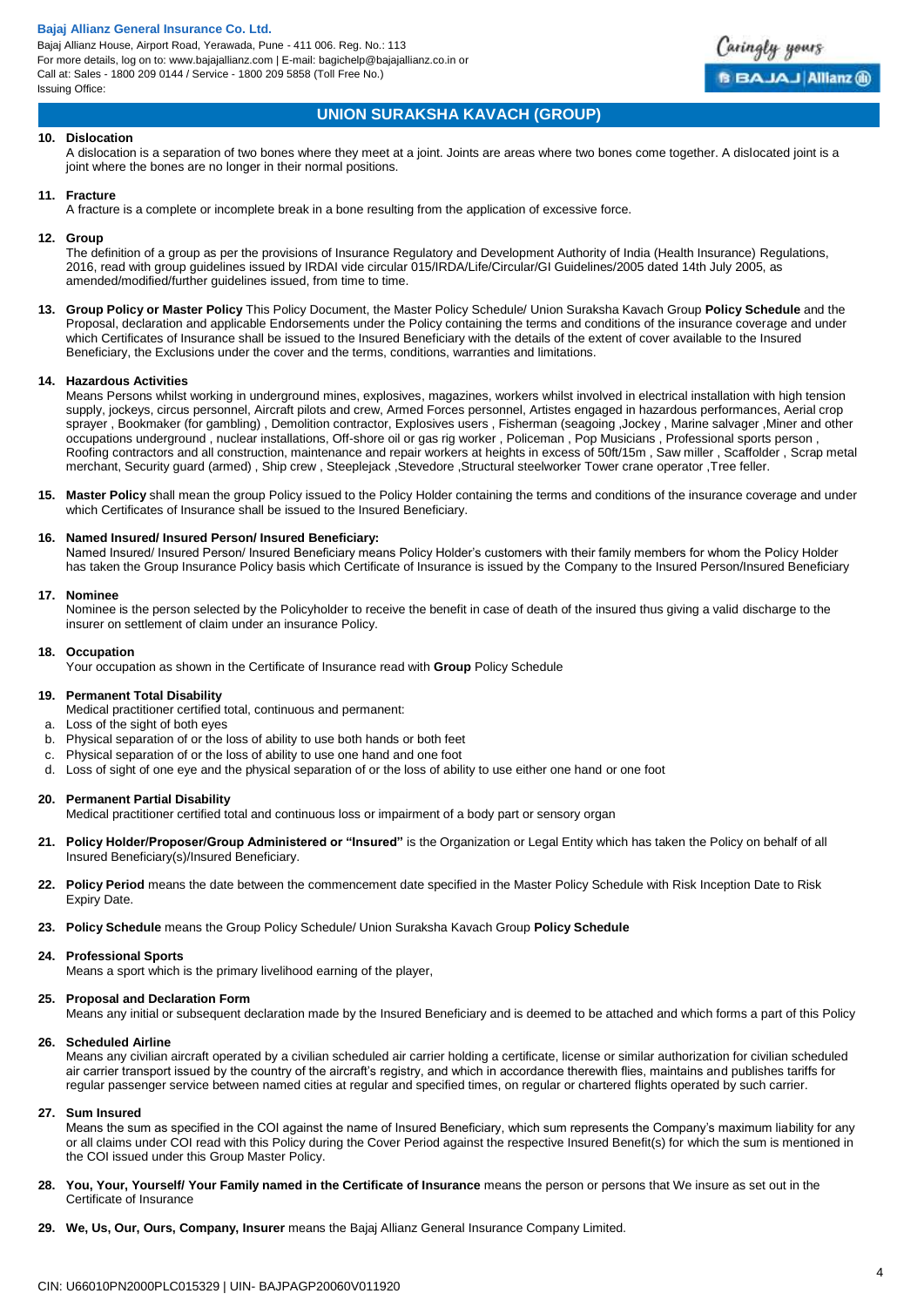Bajaj Allianz House, Airport Road, Yerawada, Pune - 411 006. Reg. No.: 113 For more details, log on to: www.bajajallianz.com | E-mail: bagichelp@bajajallianz.co.in or Call at: Sales - 1800 209 0144 / Service - 1800 209 5858 (Toll Free No.) Issuing Office:



# **UNION SURAKSHA KAVACH (GROUP)**

# **SECTION C) COVERAGE**

#### **Cover Period under Certificate of Insurance:**

Cover Period will be 1 [one] year except for the credit linked customers where Policy will be issued up to 5 [five] years or lesser period depending on the loan period.

#### **OPERATIVE PARTS**

What we will pay/indemnify, as the case may be, for

#### **SECTION I: DEATH**

If during the Cover Period, Insured Beneficiary sustains Accidental Bodily Injury which directly and independently of all other causes results in Death of the Insured Beneficiary within twelve (12) months from the Date of accident, then the Company agrees to pay, subject to admissibility of the claim, the Sum Insured shown under this Section I cover as stated in Certificate of Insurance to assignee, as the case may be, (as per the Proposal Form read with the provisions of Section 38 Insurance Amendment Act 2015) subject otherwise to all other terms, conditions and Exclusions of the Certificate of Insurance read with these terms. In the absence of an assignee to the Insured Beneficiary's Nominee or legal representative, provided however in case the assignment is partial assignment / conditional assignment, then the payment of Sum Insured upon Death of the Insured Beneficiary shall depend upon and subject to terms and conditions of such partial assignment/conditional assignment.

#### **Additional Benefits:**

If the claim under Section I: Death, is accepted by the Company for the Insured Beneficiary, then the Company will pay for the following additional expenses over and above the Section I Death Sum Insured opted:

#### **a) Transportation of mortal remains**

The Company will make an additional payment of 1% of the Sum Insured as specified in Certificate of Insurance under Section I: Death as a lump sum benefit amount towards the expenses of transporting the body remains of the Insured Beneficiary from the place of death to a hospital, cremation ground or burial ground or to the his/her residence.

#### **b) Funeral Expenses**

The Company will make an additional payment of 1% of the Sum Insured as specified in Certificate of Insurance under Section I: Death as a lump sum benefit amount towards Funeral Expense of the deceased Insured Beneficiary.

The claim amount shall be paid to the nominee or legal representative of the Insured Beneficiary(s).

### **Extensions:**

#### **Disappearance**

In the event of Your disappearance, following a forced landing, stranding, sinking or wrecking of a conveyance in which You were known to have been travelling as an occupant, Your disappearance shall be deemed as death after Twelve (12) months. If at any time after the payment, it is discovered that You are still alive, all payments shall be reimbursed in full to Us by the recipient of such benefit.

### **SECTION II: PERMANENT TOTAL DISABILITY**

If during the Cover Period, the Insured Beneficiary sustains Accidental Bodily Injury which directly and independently of all other causes results in Permanent Total Disability within twelve (12) months from the Date of accident, then the Company agrees to pay the Sum Insured stated shown under this Section II cover stated in the Certificate of Insurance subject otherwise to all other terms, conditions and Exclusions of the Certificate of Insurance read with these terms.

- For the purpose of this cover, Permanent Total Disability shall mean either of the following:
- i. Loss of the sight of both eyes
- ii. Physical separation of or the loss of ability to use both hands or both feet
- iii. Physical separation of or the loss of ability to use one hand and one foot
- iv. Loss of sight of one eye and the physical separation of or the loss of ability to use either one hand or one foot

#### **Additional Benefits:**

If claim under Section II: Permanent Total Disability of the Insured Beneficiary is accepted, then the Company will pay the following additional benefit over and above the Section II Permanent Total Disability Sum Insured opted:

#### **Lifestyle Modification Benefit:**

The Company will make an additional payment of 2% of the Sum Insured as a lump sum benefit amount towards lifestyle modifications such as modification of place of residence and / or modification of the vehicle for the Insured.

#### **SECTION III: PERMANENT PARTIAL DISABILITY**

If during the Cover Period, the Insured Beneficiary sustains Accidental Bodily Injury which directly and independently of all other causes results in Permanent Partial Disability within twelve (12) months from the Date of accident, then the Company agrees to pay the percentage shown in the table below applied to the Permanent Partial Disability Sum Insured shown under this Section III cover stated in the Certificate of Insurance subject otherwise to all other terms, conditions and Exclusions of the Certificate of Insurance read with these terms

| Hearing of both ears           | 75 % |
|--------------------------------|------|
| An arm at the shoulder joint   | 70%  |
| A leg above mid-thigh          | 70 % |
| An arm above the elbow joint   | 65 % |
| An arm beneath the elbow joint | 60 % |
| A leg up to mid-thigh          | 60 % |
| A hand at the wrist            | 55 % |
| A leg up to beneath the knee   | 50 % |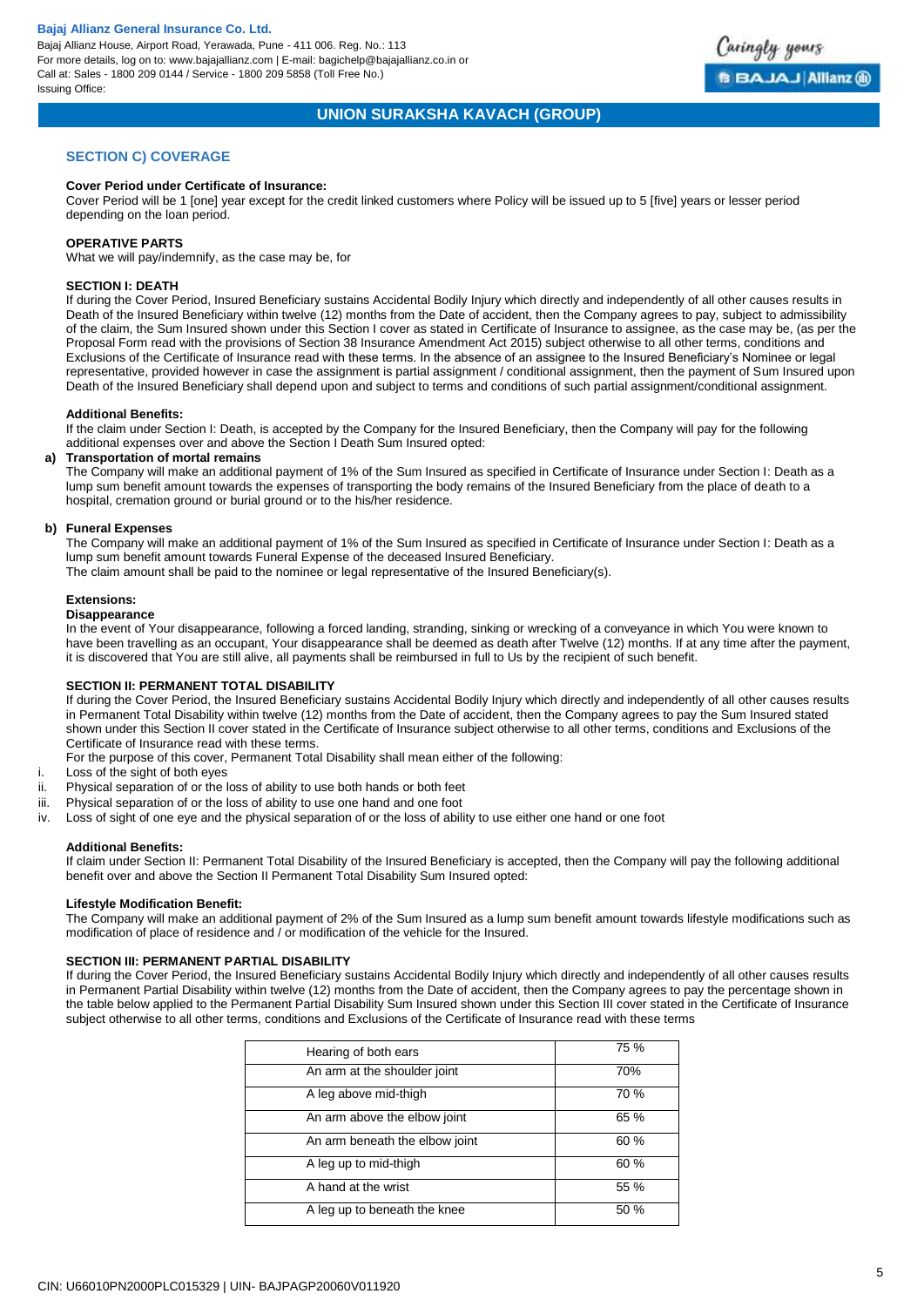Bajaj Allianz House, Airport Road, Yerawada, Pune - 411 006. Reg. No.: 113 For more details, log on to: www.bajajallianz.com | E-mail: bagichelp@bajajallianz.co.in or Call at: Sales - 1800 209 0144 / Service - 1800 209 5858 (Toll Free No.) Issuing Office:

# Caringly yours **BBAJAJ Allianz @**

# **UNION SURAKSHA KAVACH (GROUP)**

| An eye               | 50 % |
|----------------------|------|
| A leg up to mid-calf | 45 % |
| A foot at the ankle  | 40 % |
| Hearing of one ear   | 30%  |
| A thumb              | 20 % |
| An index finger      | 10 % |
| Sense of smell       | 10 % |
| Sense of taste       | 5 %  |
| Any other finger     | 5 %  |
| A large toe          | 5 %  |
| Any other toe        | 2%   |

#### **Note-**

- 1. If the Permanent Partial Disability is not listed in the table then the disability percentage certified by the Government Civil Surgeon would be considered for claim process. The Company will pay the percentage shown in the Certificate of Insurance, applied to the Permanent Partial Disability Sum Insured as stated under the respective section of the Certificate of Insurance.
- 2. If more than one Permanent Partial Disability loss has resulted due to accidental Injury, the claim amount payable for all such losses put together should not exceed the total Sum Insured as opted by the Insured Beneficiary under this section.

# **SECTION IV: ACCIDENTAL HOSPITALIZATION EXPENSES**

If Insured Beneficiary is Hospitalized for a minimum period of 24 hours on the advice of a Doctor/ Medical Practitioner because of Accidental Bodily Injury sustained during the Cover Period, then the Company will indemnify the In-patient Treatment- Medical Expenses for the below listed items up to the Sum Insured shown under this Section IV cover stated in Certificate of Insurance, subject otherwise to all other terms, conditions and exclusions of the Certificate of Insurance read with these terms.

- Room rent, boarding expenses
- Nursing
- Intensive care unit
- Consultation fees
- Anesthesia, blood, oxygen, operation theatre charges, surgical appliances
- Medicines, drugs and consumables,
- Diagnostic procedures,
- The Cost of prosthetic and other devices or equipment if implanted internally during a Surgical Procedure.
- Physiotherapy expenses as recommended by the treating Doctor

# **Day Care procedure coverage:**

Waiver of 24 hours hospitalization would be considered under Accidental Hospitalization Expenses for the surgeries/procedures due to technological advancement provided such procedures comply with the standard definition of Day Care Centre and Day Care treatment mentioned in the Policy definitions.

- a) The Pre and Post Hospitalisation expenses payable under day care procedure shall include expenses incurred on Physiotherapy also.
- b) If the claim under Accidental Hospitalization Expenses (including day care procedure) due to Accident of the Insured Beneficiary is accepted, then the Company will also indemnify below expenses:

### i. **Pre Hospitalization**

If the Company has accepted an inpatient Hospitalization claim under Accidental Hospitalization Expenses then the Company will also reimburse the Medical Expenses incurred during the 60 days immediately before the Insured Beneficiary was Hospitalized for Accidental Bodily Injury, provided that such Medical Expenses were incurred for the same Injury for which subsequent Hospitalization was required.

#### ii. **Post-Hospitalization**

If the Company has accepted an inpatient Hospitalization claim under Accidental Hospitalization Expenses then the Company will also reimburse the Medical Expenses incurred during the 90 days immediately after the Insured was discharged post Hospitalization provided that, such costs are incurred in respect of the same Injury for which the earlier Hospitalization was required.

# **SECTION V: COMA DUE TO ACCIDENTAL BODILY INJURY**

If Insured Beneficiary sustained Accidental Bodily Injury within Cover Period which directly and independently of all other causes results in he/she being in a Hospital in a Comatose State, within one (1) calendar month from the Date of Accident, then the Company agrees to pay the lump sum benefit shown under this Section IV cover as stated in the Certificate of Insurance, subject otherwise to all other terms, conditions and Exclusions of the Certificate of Insurance read with these terms.

#### **Definition of Coma/ Comatose State:**

A state of unconsciousness with no reaction or response to external stimuli or internal needs, this diagnosis must be supported by evidence of all of the following:

- a) No response to external stimuli continuously for at least 96 hours;
- b) Life support measures are necessary to sustain life; and
- c) Permanent neurological deficit which must be assessed at least 30 days after the onset of the coma.
- d) Condition has to be confirmed by a specialist medical practitioner.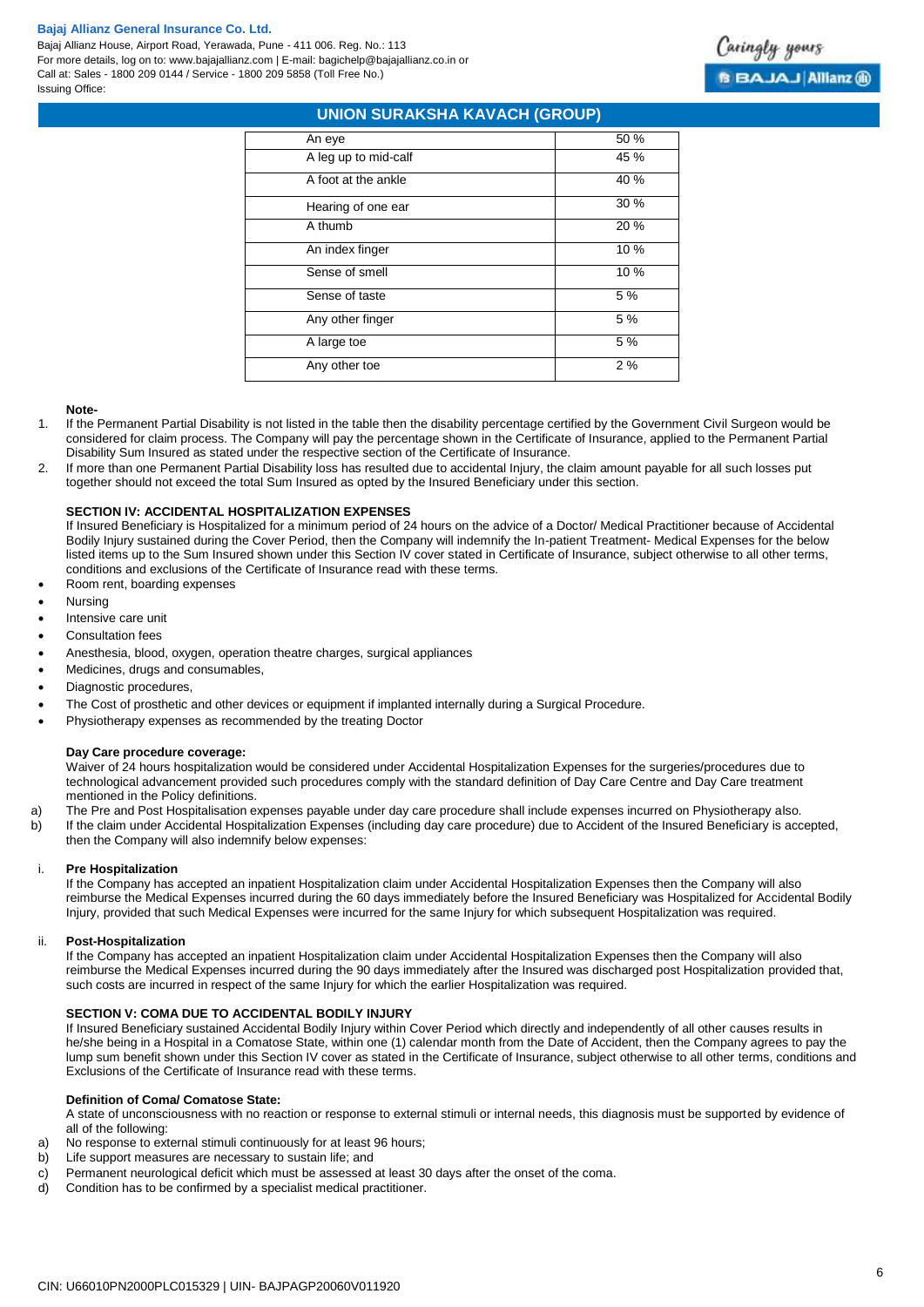Bajaj Allianz House, Airport Road, Yerawada, Pune - 411 006. Reg. No.: 113 For more details, log on to: www.bajajallianz.com | E-mail: bagichelp@bajajallianz.co.in or Call at: Sales - 1800 209 0144 / Service - 1800 209 5858 (Toll Free No.) Issuing Office:



# **UNION SURAKSHA KAVACH (GROUP)**

#### **SECTION VI: FRACTURE CARE**

If Insured Person sustained Accidental Bodily Injury during Cover Period which directly and independently of all other causes results in Fracture/s of Bone/s, then the Company will indemnify the percentage shown in the benefit table below applied to the Fracture Care Sum Insured shown in the Certificate of Insurance, subject otherwise to all other terms, conditions and Exclusions of the Certificate of Insurance read with these terms.

For an Accidental Bodily Injury where more than one of the circumstances described in the Benefit Schedule is met, the Company will pay the benefit on a cumulative basis provided the liability of the Company on a cumulative basis shall not exceed the sum insured stated against this section.

| <b>Fractures and Dislocations Benefit Schedule</b>                                                                 |                                  |  |  |
|--------------------------------------------------------------------------------------------------------------------|----------------------------------|--|--|
| <b>Description</b>                                                                                                 | <b>Percentage of Sum Assured</b> |  |  |
| A) Hip or Pelvis (excluding thigh or coccyx)                                                                       |                                  |  |  |
| 1. Open Fracture of more than one bone                                                                             | 100%                             |  |  |
| 2. Open Fracture of one bone                                                                                       | 50%                              |  |  |
| 3. Closed Fracture of more than one bone                                                                           | 25%                              |  |  |
| 4. Closed Fracture one bone                                                                                        | 15%                              |  |  |
| <b>B) Thigh or Lower Leg</b>                                                                                       |                                  |  |  |
| 5. Open Fracture of more than one bone                                                                             | 60%                              |  |  |
| 6. Open Fracture of one bone                                                                                       | 45%                              |  |  |
| 7. Closed Fracture of more than one bone                                                                           | 25%                              |  |  |
| 8. Closed Fracture one bone                                                                                        | 15%                              |  |  |
| C) Elbows, Arm (including wrist but excluding Colles type fractures)                                               |                                  |  |  |
| 9. Open Fracture of more than one bone                                                                             | 45%                              |  |  |
| 10. Open Fracture of one bone                                                                                      | 35%                              |  |  |
| 11. Closed Fracture of more than one bone                                                                          | 20%                              |  |  |
| 12. Closed Fracture one bone                                                                                       | 15%                              |  |  |
| D) Colles type fracture of the lower arm <sup>8</sup>                                                              |                                  |  |  |
| 13. Open Fracture                                                                                                  | 25%                              |  |  |
| 14. Closed Fracture                                                                                                | 10%                              |  |  |
| E) Skull                                                                                                           |                                  |  |  |
| 15. Fracture of the skull needing surgical Intervention                                                            | 60%                              |  |  |
| 16. Fracture of the skull not needing surgical Intervention                                                        | 20%                              |  |  |
| F) Shoulder Blade, Rib(s), Knee cap, Sternum, Hand (excluding fingers and wrist), Foot (excluding toes<br>or heel) |                                  |  |  |
| 17. Open Fracture                                                                                                  | 30%                              |  |  |
| 18. Closed Fracture                                                                                                | 15%                              |  |  |
| G) Spinal Column (Vertebrae but excluding coccyx)                                                                  |                                  |  |  |
| 19. All compression fractures                                                                                      | 40%                              |  |  |
| 20. All spinous, transverse process of pedicle fractures                                                           | 40%                              |  |  |
| 21. Permanent Spinal Cord damage                                                                                   | 40%                              |  |  |
| 22. All vertebral fractures                                                                                        | 15%                              |  |  |
| H) Lower Jaw                                                                                                       |                                  |  |  |
| 23. Open Fracture                                                                                                  | 25%                              |  |  |
| 24. Closed Fracture                                                                                                | 10%                              |  |  |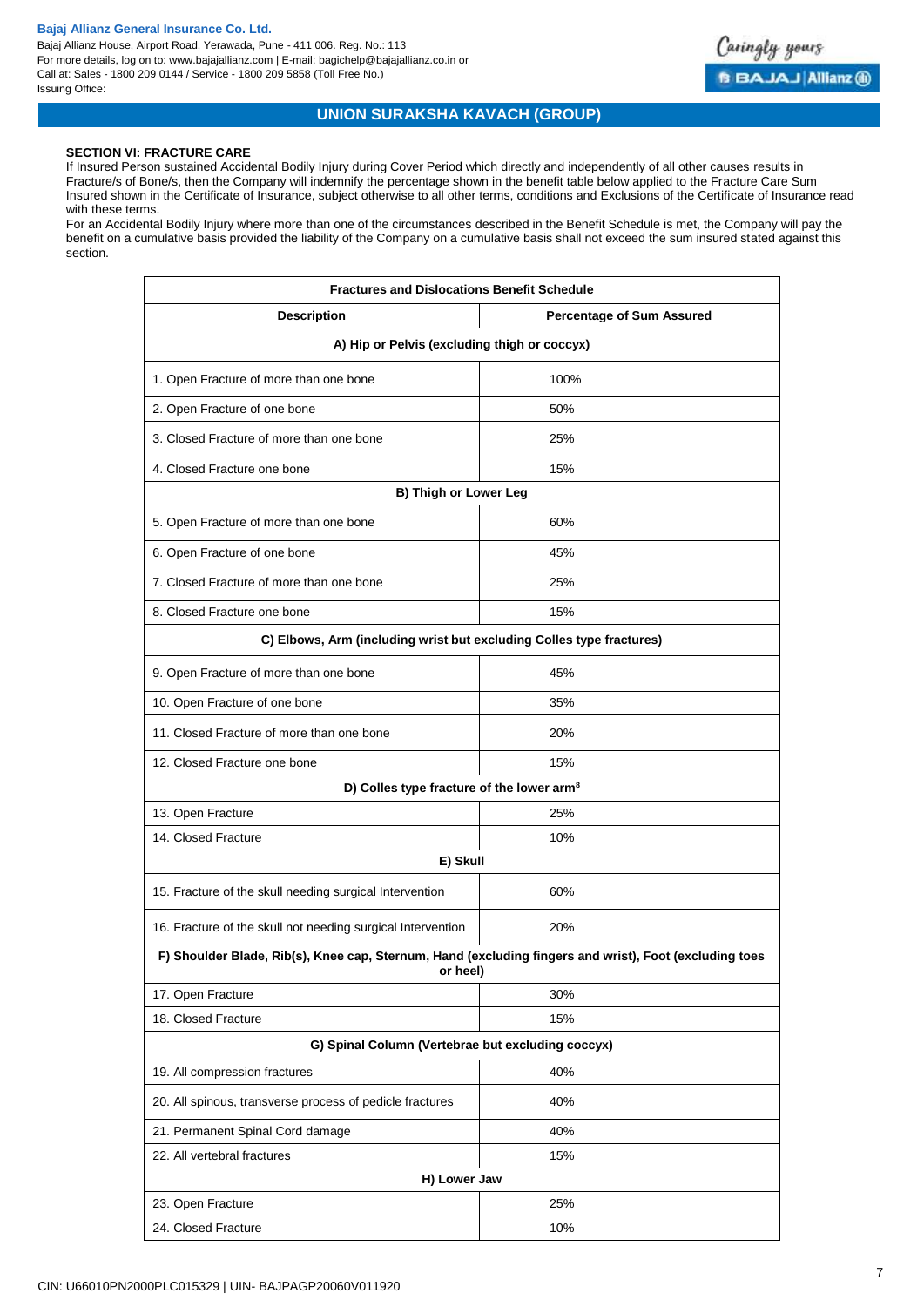Bajaj Allianz House, Airport Road, Yerawada, Pune - 411 006. Reg. No.: 113 For more details, log on to: www.bajajallianz.com | E-mail: bagichelp@bajajallianz.co.in or Call at: Sales - 1800 209 0144 / Service - 1800 209 5858 (Toll Free No.) Issuing Office:

# **UNION SURAKSHA KAVACH (GROUP)**

| I) Cheekbone, Clavicle, Coccyx, Upper Jaw, Nose, Toe(s), Finger(s), Ankle, Heel |     |  |  |
|---------------------------------------------------------------------------------|-----|--|--|
| 25. Open Fracture of more than one bone                                         | 15% |  |  |
| 26. Open Fracture of one bone                                                   | 12% |  |  |
| 27. Closed Fracture of more than one bone                                       | 4%  |  |  |
| 28. Closed Fracture one bone                                                    | 2%  |  |  |
| J) Dislocations requiring surgery under anesthesia                              |     |  |  |
| 29. Spine                                                                       | 35% |  |  |
| 30. Back (Excluding slipped disc)                                               | 35% |  |  |
| 31. Hip                                                                         | 25% |  |  |
| 32. Knee (Left or right)                                                        | 20% |  |  |
| 33. Wrist (Left or right)                                                       | 15% |  |  |
| 34. Elbow (Left or right)                                                       | 15% |  |  |
| 35. Ankle (Left or right)                                                       | 10% |  |  |
| 36. Shoulder blade (Left or right)                                              | 10% |  |  |
| 37. Collarbone                                                                  | 10% |  |  |
| 38. Fingers (Left or right hand)                                                | 5%  |  |  |
| 39. Toes (Left or right foot)                                                   | 5%  |  |  |
| 40. Jaw                                                                         | 5%  |  |  |
| K) Internal Injuries                                                            |     |  |  |
| 41. Internal injuries resulting in open abdominal or<br><b>Thoracic Surgery</b> | 25% |  |  |
| 42. Intracranial hemorrhage and/ or physical brain Injury                       | 25% |  |  |

#### **Note:**

"Open Fracture" is a fracture where the broken bone(s) penetrate(s) the skin.

"Closed Fracture" is a fracture where the broken bone(s) do(es) not penetrate the skin

# **SECTION VII: HOSPITAL CASH BENEFIT**

If Insured Beneficiary sustained Accidental Bodily Injury during Cover Period which directly and independently of all other causes results in Hospitalization then the Company will pay per day benefit amount for the period of Hospitalization and the per day benefit would be as specified under the Certificate of Insurance for a maximum period of 60 days per Cover Period, subject otherwise to all other terms, conditions and Exclusions of the Certificate of Insurance read with these terms.

# **SECTION VIII: ROAD AMBULANCE COVER**

Company will indemnify the reasonable cost incurred on an ambulance offered by a healthcare or ambulance service provider for transferring Insured Beneficiary for the provision of health services for the following Emergencies.

- a) If due to an Accidental Bodily Injury sustained by the Insured Beneficiary during the Cover Period, the Insured Beneficiary has been transferred to the nearest hospital from the spot of Accident by an ambulance service offered by a healthcare or ambulance service provider, the Company will reimburse the actual expenses incurred for ambulance services.
- b) The Company will also reimburse the expenses incurred on an ambulance offered by a healthcare or ambulance service provider for transferring the Insured Beneficiary from the Hospital where he/ she was admitted initially to another hospital with higher medical facilities provided that: the treating doctor recommends the transfer of the Insured Beneficiary to a higher medical centre for further treatment.

Provided that the maximum amount payable by the Company in respect of (a) and (b) together or singly shall not exceed the Sum Insured stated in the Certificate of Insurance against this cover, subject otherwise to all other terms, conditions and Exclusions of the Certificate of Insurance read with these terms.

# **SECTION D) EXCLUSIONS UNDER THE POLICY - STANDARD EXCLUSIONS**

# **1. Exclusion Applicable to Accidental Hospitalization Expenses Cover:**

# 1. Cosmetic or plastic Surgery (Excl08)

Expenses for cosmetic or plastic surgery or any treatment to change appearance unless for reconstruction following an Accident, Burn(s) or Cancer or as part of medically necessary treatment to remove a direct and immediate health risk to the insured. For this to be considered a medical necessity, it must be certified by the attending Medical Practitioner.

2. Vitamins, minerals and organic substances unless prescribed by a medical practitioner as part of hospitalization claim or day care procedure. (Excl14)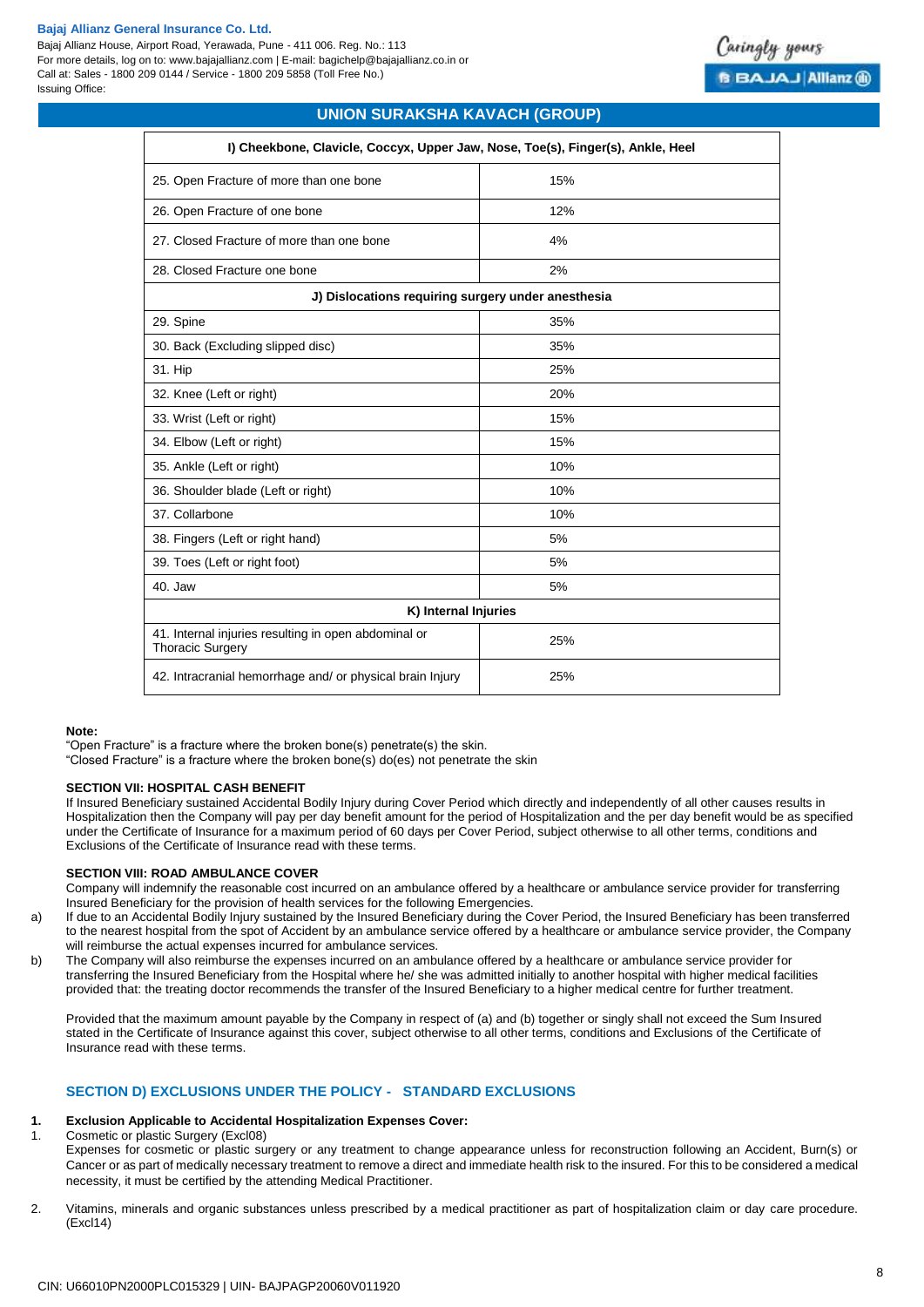Bajaj Allianz House, Airport Road, Yerawada, Pune - 411 006. Reg. No.: 113 For more details, log on to: www.bajajallianz.com | E-mail: bagichelp@bajajallianz.co.in or Call at: Sales - 1800 209 0144 / Service - 1800 209 5858 (Toll Free No.) Issuing Office:



# **UNION SURAKSHA KAVACH (GROUP)**

# 3. Unproven Treatments (Excl16)

Expenses related to any unproven treatment, services and supplies for or in connection with any treatment. Unproven treatments are treatments, procedures or supplies that lack significant medical documentation to support their effectiveness.

#### **2. Exclusion Applicable to Hospital Cash Benefit:**

1. Cosmetic or plastic Surgery (Excl08)

Expenses for cosmetic or plastic surgery or any treatment to change appearance unless for reconstruction following an Accident, Burn(s) or Cancer or as part of medically necessary treatment to remove a direct and immediate health risk to the insured. For this to be considered a medical necessity, it must be certified by the attending Medical Practitioner.

2. Vitamins, minerals and organic substances unless prescribed by a medical practitioner as part of hospitalization claim or day care procedure. (Excl14)

# **3. General Exclusions Applicable To All Covers**

1) Breach of law (Excl10)

Expenses for treatment directly arising from or consequent upon any Insure Person committing or attempting to commit a breach of law with criminal intent.

- 2) Treatment for Alcoholism, drug or substance abuse or any addictive condition and consequences thereof. (Excl12)
- 3) Maternity (Excl 18) :
- a. Medical Treatment Expenses traceable to childbirth (including complicated deliveries and caesarean sections incurred during hospitalization) except ectopic pregnancy.
- b. Expenses towards miscarriage (unless due to an accident) and lawful medical termination of pregnancy during the policy period.
- 4) Hazardous or Adventure sports: (Excl09)

Expenses related to any treatment necessitated due to participation as a professional in hazardous or adventure sports, including but not limited to, para-jumping, rock climbing, mountaineering, rafting, motor racing, horse racing or scuba diving, hand gliding, sky diving, deep-sea diving.

# **SECTION D) EXCLUSIONS UNDER THE POLICY - SPECIFIC EXCLUSIONS**

# **I. Specific Exclusion Applicable to Accidental Hospitalization Expenses Cover:**

- 1. Any Hospitalization for an existing disability from a previous Accident which has occurred prior to the first inception of this Policy.
- 2. Any stay in Hospital for an Injury due to Accident without undertaking any treatment.<br>3. Any Hospitalization for Accidental Injury aggravated by an existing disability or pre-e
- 3. Any Hospitalization for Accidental Injury aggravated by an existing disability or pre-existing illness / condition / injury.
- 4. Any Hospitalization due to an Accidental Injury where the treatment is undertaken by a family member and self-medication or any treatment that is not scientifically recognized.
- 5. Vaccination and inoculation of any kind unless forming part of treatment for Injury due to an Accident as prescribed by the Medical Practitioner.<br>6. Treatment taken from persons not registered as Medical Practitioners u
- 6. Treatment taken from persons not registered as Medical Practitioners under respective Medical Councils. .
- 7. Any other medical or surgical treatment except as may be necessary solely as a result of Injury.
- 8. Any treatment taken outside India.
- 9. Whilst engaged in adventure sports, unless specifically covered under the base policy.
- 10. Dental treatment or surgery of any kind unless as a result of Accidental Bodily Injury to natural teeth and also requiring hospitalization.

# **II. Specific Exclusion Applicable to Coma Due To Accidental Bodily Injury**

1. Coma resulting directly from alcohol or drug abuse or any other disease other than Accidental Bodily Injury is excluded.

# **III. Specific Exclusion Applicable to Hospital Cash Benefit:**

- 1. Any Hospitalization for an existing disability from a previous Accident which has occurred prior to the first inception of this Policy.
- 2. Any stay in Hospital for an Injury due to Accident without undertaking any treatment.
- 3. Any Hospitalization for Accidental Injury aggravated by an existing disability or pre-existing illness / condition / injury.
- 4. Any Hospitalization due to an Accidental Injury where the treatment is undertaken by a family member and self- medication or any treatment that is not scientifically recognized.
- 5. Vaccination and inoculation of any kind unless forming part of treatment for Injury due to an Accident as prescribed by the Medical Practitioner.
- 6. Treatment taken from persons not registered as Medical Practitioners under respective Medical Councils.
- 7. Any other medical or surgical treatment except as may be necessary solely as a result of Injury.
- 8. Any treatment taken outside India.

# **IV. General Exclusions Applicable To All Covers**

- We will not be liable to make any payment under this Policy under any circumstances, for any claim directly or indirectly attributable to, or based on, or arising out of, or connected with any of the following:
- 1. Any Pre-existing Condition(s) and complications arising out of or resulting therefrom;
- 2. Through suicide, attempted suicide (whether sane and insane) or intentionally self-inflicted injury or illness,
- 3. Mental or nervous disorder , anxiety , stress or depression,
- 4. Whilst engaging in Adventure Sports unless specifically insured,
- 5. While under the influence of liquor or drugs , alcohol or other intoxicants,
- 6. Through deliberate or intentional, unlawful or criminal act, error, or omission, participation in an actual or attempted felony , riot , crime , misdemeanour, civil commotion,
- 7. Whilst engaging in aviation or ballooning, whilst mounting into, dismounting from or traveling in any balloon or aircraft other than as a passenger (fare paying or otherwise) in any duly licensed standard type of aircraft anywhere in the world ,
- 8. Whilst participating as the driver, co-driver or passenger of a motor vehicle during motor racing or trial runs,
- 9. As a result of any curative treatments or interventions that you carry out or have carried out on your body,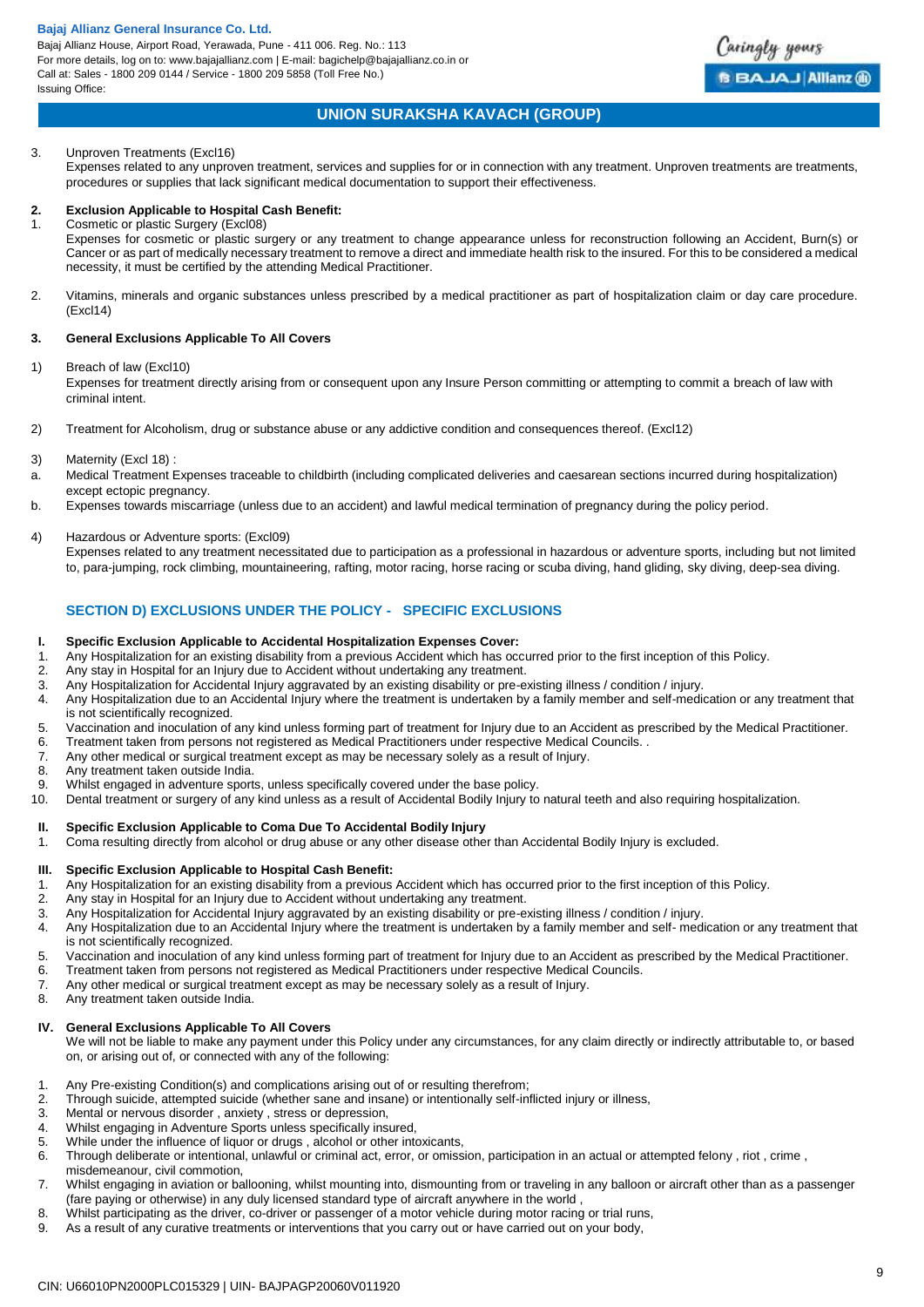Bajaj Allianz House, Airport Road, Yerawada, Pune - 411 006. Reg. No.: 113 For more details, log on to: www.bajajallianz.com | E-mail: bagichelp@bajajallianz.co.in or Call at: Sales - 1800 209 0144 / Service - 1800 209 5858 (Toll Free No.) Issuing Office:



Caringly yours

# **UNION SURAKSHA KAVACH (GROUP)**

- 10. Arising out of your participation in any police ,naval, military or air force operations whether peace or in war in the form of military exercises or war games or actual engagement with the enemy, Whether foreign or domestic,
- 11. Your consequential losses of any kind or your actual or alleged legal liability.<br>12. Venereal or sexually transmitted diseases.
- Venereal or sexually transmitted diseases,
- 13. HIV (Human Immunodeficiency Virus) and/or any HIV related illness including AIDS (Acquired Immune Deficiency Syndrome) and/or mutant derivatives or variations thereof however caused,
- 14. War (whether declared or not), civil war, invasion, act of foreign enemies, rebellion, revolution, insurrection, mutiny, military or usurped power, seizure, capture, arrest, restraint or detainment, confiscation or nationalization or requisition of or damage by or under the order of any government or public local authority, or
- 15. ionising radiation or contamination by radioactivity from any nuclear fuel or from any nuclear waste from burning nuclear fuel,
- 16. the radioactive, toxic, explosive or other dangerous properties of any explosive nuclear equipment or any part of that equipment,
- 17. operating or learning to operate any aircraft, or performing duties as a member of the crew on any aircraft; or Scheduled Airlines
- 18. Any Claim caused by osteoporosis (porosity and brittleness of the bones due to loss of protein from the bones matrix) or pathological fracture (any fracture in an area where pre-existing Disease has caused the weakening of the bone) if osteoporosis or bone Disease diagnosed prior to the Policy Effective Date,
- 19. No benefit would be paid under this policy, unless the nature & extent of injury is established medically with appropriate investigation reports & certified by the treating doctor

Expenses incurred on neck belts, wrist bandages, walking sticks, abdomen belts, CPAP and any other similar external aid /devices, the use of which has been necessitated following an accident.

# **SECTION E) CONDITIONS - STANDARD GENERAL TERMS AND CLAUSES APPLICABLE TO ALL COVERS UNDER THE GROUP MASTER POLICY AND CERTIFICATE OF INSURANCE:**

# **1. Disclosure of information**

The policy shall be void and all premium paid thereon shall be forfeited to the Company in the event of misrepresentation, mis description or non-disclosure of any material fact by the policyholder.

(Explanation: "Material facts" for the purpose of this policy shall mean all relevant information sought by the company in the proposal form and other connected documents to enable it to take informed decision in the context of underwriting the risk)

# **2. Condition Precedent to Admission of Liability**

The terms and conditions of the policy must be fulfilled by the Insured Person for the Company to make any payment for claim(s) arising under the policy

# **3. Claim Settlement. (provision for Penal interest)**

- The Company shall settle or reject a claim, as the case may be, within 30 days from the date of receipt of last necessary document.
- ii. In the case of delay in the payment of a claim, the Company shall be liable to pay interest to the policyholder from the date of receipt of last necessary document to the date of payment of claim at a rate 2% above the bank rate.
- iii. However, where the circumstances of a claim warrant an investigation in the opinion of the Company, it shall initiate and complete such investigation at the earliest, in any case not later than 30 days from the date of receipt of last necessary document- ln such cases, the Company shall settle or reject the claim within 45 days from the date of receipt of last necessary document.
- iv. ln case of delay beyond stipulated 45 days, the Company shall be liable to pay interest to the policyholder at a rate 2% above the bank rate from the date of receipt of last necessary document to the date of payment of claim.

(Explanation: "Bank rate" shall mean the rate fixed by the Reserve Bank of India (RBI) at the beginning of the financial year in which claim has fallen due)

# **4. Possibility of Revision of Terms of the Policy lncluding the Premium Rates:**

The Company, with prior approval of lRDAl, may revise or modify the terms of the policy including the premium rates. The insured person shall be notified three months before the changes are effected.

# **5. Withdrawal of Policy**

- i. ln the likelihood of this product being withdrawn in future, the Company will intimate the insured person about the same 90 days prior to expiry of the policy.
- ii. lnsured Person will have the option to migrate to similar health insurance product available with the Company at the time of renewal with all the accrued continuity benefits such as cumulative bonus, waiver of waiting period. as per IRDAI guidelines, provided the policy has been maintained without a break.

# **6. Free Look Period**

The Free Look Period shall be applicable on new individual health insurance policies and not on renewals or at the time of porting/migrating the policy.

The insured person shall be allowed free look period of fifteen days from date of receipt of the policy document to review the terms and conditions of the policy, and to return the same if not acceptable.

lf the insured has not made any claim during the Free Look Period, the insured shall be entitled to

- i. a refund of the premium paid less any expenses incurred by the Company on medical examination of the insured person and the stamp duty charges or
- ii. where the risk has already commenced and the option of return of the policy is exercised by the insured person, a deduction towards the proportionate risk premium for period of cover or
- iii. where only a part of the insurance coverage has commenced, such proportionate premium commensurate with the insurance coverage during such period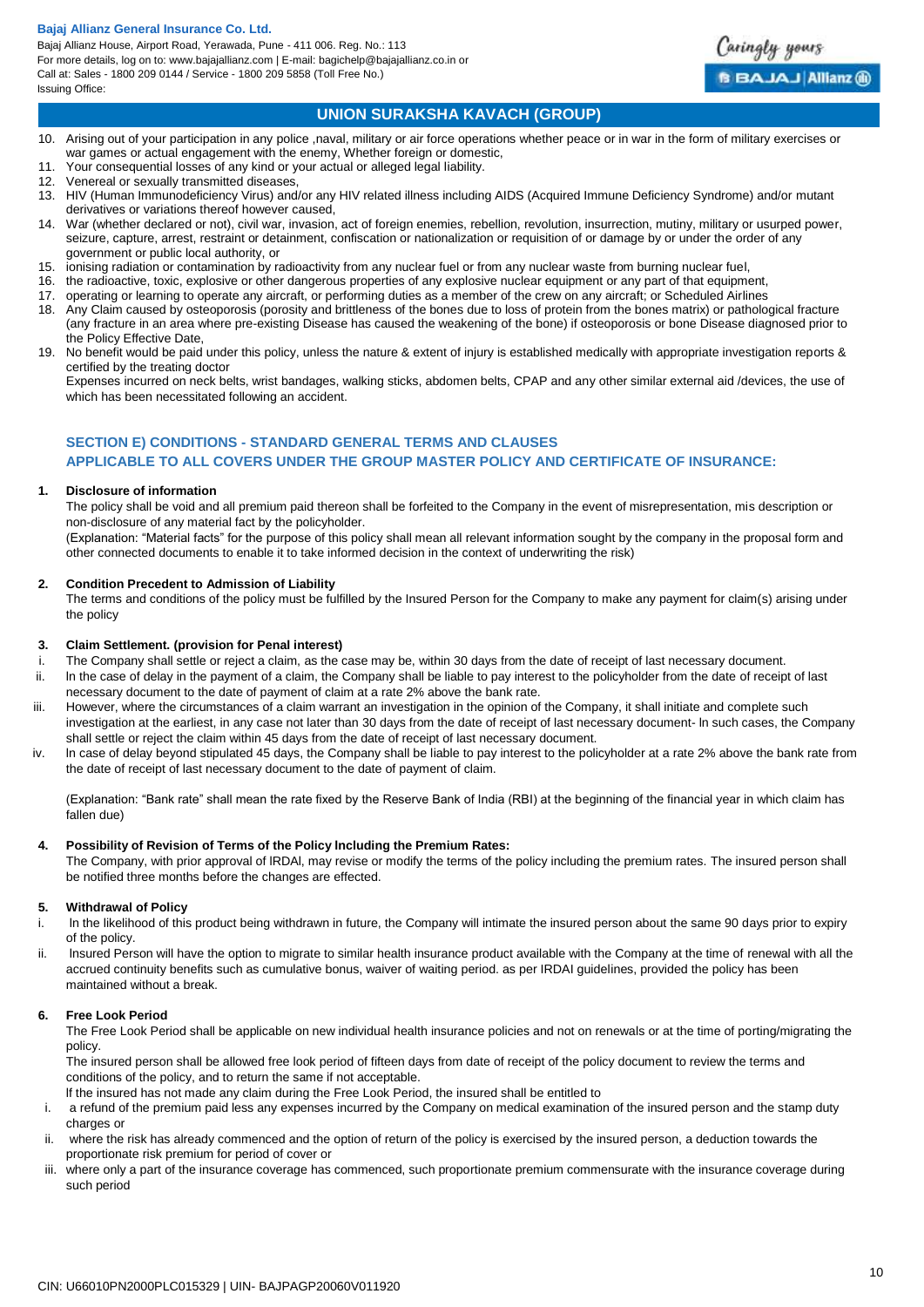Bajaj Allianz House, Airport Road, Yerawada, Pune - 411 006. Reg. No.: 113 For more details, log on to: www.bajajallianz.com | E-mail: bagichelp@bajajallianz.co.in or Call at: Sales - 1800 209 0144 / Service - 1800 209 5858 (Toll Free No.) Issuing Office:



# **UNION SURAKSHA KAVACH (GROUP)**

### **7. Moratorium Period:**

After completion of eight continuous years under this policy no look back would be applied. This period of eight years is called as moratorium period.

The moratorium would be applicable for the sums insured of the first policy and subsequently completion of eight continuous years would be applicable from date of enhancement of sums insured only on the enhanced limits. After the expiry of Moratorium Period no claim under this policy shall be contestable except for proven fraud and permanent exclusions specified in the policy contract. The policies would however be subject to all limits, sub limits, co-payments, deductibles as per the policy contract.

#### **8. Complete Discharge**

Any payment to the policyholder, insured person or his/ her nominees or his/ her legal representative or assignee or to the Hospital, as the case may be, for any benefit under the policy shall be a valid discharge towards payment of claim by the Company to the extent of that amount for the particular claim.

#### **9. Nomination**

The policyholder is required at the inception of the policy to make a nomination for the purpose of payment of claims under the policy in the event of death of the policyholder. Any change of nomination shall be communicated to the company in writing and such change shall be effective only when an endorsement on the policy is made. ln the event of death of the policyholder, the Company will pay the nominee {as named in the Policy Schedule/Policy Certificate/Endorsement (if any) and in case there is no subsisting nominee, to the legal heirs or legal representatives of the policyholder whose discharge shall be treated as full and final discharge of its liability under the policy.

#### **10. Fraud**

- i. If any claim made by the Insured beneficiary, is in any respect fraudulent, or if any false statement, or declaration is made or used in support thereof, or if any fraudulent means or devices are used by the Insured beneficiary or anyone acting on his/her behalf to obtain any benefit under this policy, all benefits under this policy and the premium paid shall be forfeited.
- ii. Any amount already paid against claims made under this policy but which are found fraudulent later shall be repaid by all
- recipient(s)/policyholder(s), who has made that particular claim, who shall be jointly and severally liable for such repayment to the insurer. iii. For the purpose of this clause, the expression "fraud" means any of the following acts committed by the Insured beneficiary or by his agent or the hospital/ doctor/any other party acting on behalf of the Insured beneficiary, with intent to deceive the insurer or to induce the insurer to issue an insurance policy:
- a) the suggestion, as a fact of that which is not true and which the Insured beneficiary does not believe to be true;<br>b) the active concealment of a fact by the Insured beneficiary having knowledge or belief of the fact:
- the active concealment of a fact by the Insured beneficiary having knowledge or belief of the fact:
- c) any other act fitted to deceive; and
- d) any such actor omission as the law specially declares to be fraudulent

The Company shall not repudiate the claim and / or forfeit the policy benefits on the ground of Fraud, if the Insured beneficiary / beneficiary can prove that the misstatement was true to the best of his knowledge and there was no deliberate intention to suppress the fact or that such misstatement of or suppression of material fact are within the knowledge of the insurer

#### **11. Grievance Redressal Procedure**

The company has always been known as a forward-looking customer centric organization. It takes immense pride in its approach of "Caringly Yours". To provide you with top-notch service on all fronts, the company has provided with multiple platforms via which you can always reach out to us at below mentioned touch points

- 1. Our toll-free number 1-800-209- 5858 or 020-30305858, say Say "Hi" on WhatsApp on +91 7507245858
- 2. Branches for resolution of your grievances / complaints, the Branch details can be found on our website
- [www.bajajallianz.com/branch-locator.html](http://www.bajajallianz.com/branch-locator.html)
- 3. Register your grievances / complaints on our website
- [www.bajajallianz.com/about-us/customer-service.html](http://www.bajajallianz.com/about-us/customer-service.html)
- 4. E-mail
- a) Level 1: Write to [bagichelp@bajajallianz.co.in](mailto:bagichelp@bajajallianz.co.in) and for senior citizens to [seniorcitizen@bajajallianz.co.in](mailto:seniorcitizen@bajajallianz.co.in)
- b) Level 2: In case you are not satisfied with the response given to you at Level 1 you may write to our Grievance Redressal Officer at [ggro@bajajallianz.co.in](mailto:ggro@bajajallianz.co.in)
- c) Level 3: If in case, your grievance is still not resolved, and you wish to talk to our care specialist, please give a missed call on +91 80809 45060 OR SMS To 575758 and our care specialist will call you back
- 5. If you are still not satisfied with the decision of the Insurance Company, you may approach the Insurance Ombudsman, established by the Central Government for redressal of grievance. Detailed process along with list of Ombudsman offices are available at [www.cioins.co.in/ombudsman.html](http://www.cioins.co.in/ombudsman.html)

The contact details of the ombudsman offices are mentioned in **Annexure II.** 

# **12. Multiple Policies**

- If two or more policies are taken by You during a period from one or more insurers to indemnify treatment costs, You shall have the right to require a settlement of your claim in terms of any of your policies.
- a. In all such cases the insurer who has issued the chosen policy shall be obliged to settle the claim as long as the claim is within the limits of and according to the terms of the chosen Policy.
- b. Claims under other Policy/ies may be made after exhaustion of Sum Insured in the earlier chosen Policy / Policies.
- If the amount to be claimed exceeds the sum insured under a single policy after considering the deductibles or co-pay, the policyholder shall have the right to choose insurers from whom he/she wants to claim the balance amount.
- d. Where an insured has policies from more than one insurer to cover the same risk on indemnity basis, the insured shall only be indemnified the hospitalization costs in accordance with the terms and conditions of the chosen policy.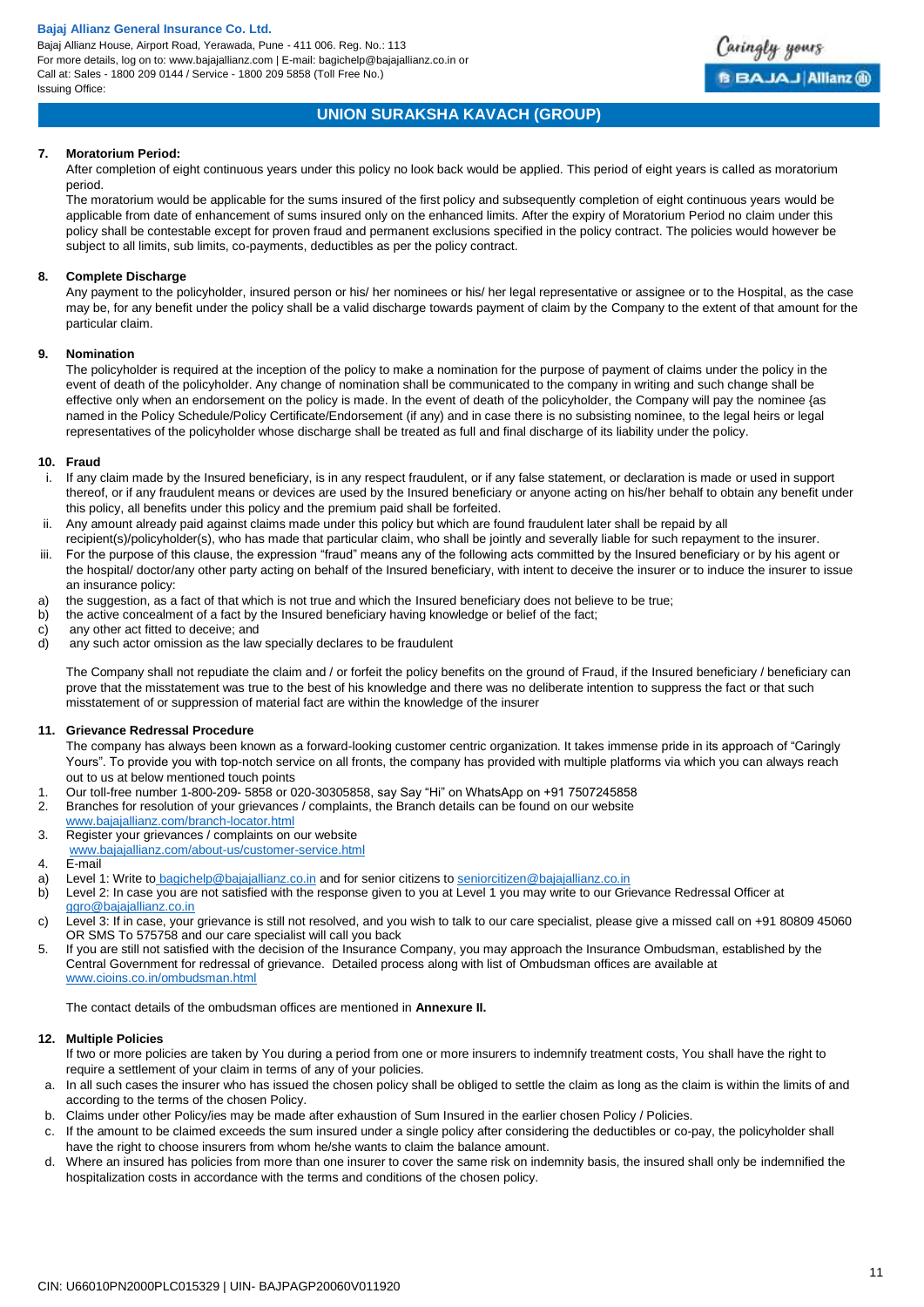Bajaj Allianz House, Airport Road, Yerawada, Pune - 411 006. Reg. No.: 113 For more details, log on to: www.bajajallianz.com | E-mail: bagichelp@bajajallianz.co.in or Call at: Sales - 1800 209 0144 / Service - 1800 209 5858 (Toll Free No.) Issuing Office:



# **UNION SURAKSHA KAVACH (GROUP)**

# **13. Migration of Policy:**

The Insured beneficiary will have the option to migrate the policy to other health insurance products/plans offered by the company by applying for migration of the policy atleast 30 days before the policy renewal date as per IRDAI guidelines on Migration. If such person is presently covered and has been continuously covered without any lapses under any health insurance product/plan offered by the company, the Insured beneficiary will get the accrued continuity benefits in waiting periods as per IRDAI guidelines on migration.

For Detailed Guidelines on migration, kindly refer the link [https://www.irdai.gov.in/ADMINCMS/cms/Circulars\\_List.aspx?mid=3.2.3](https://www.irdai.gov.in/ADMINCMS/cms/Circulars_List.aspx?mid=3.2.3)

# **14. Portability**

The Insured beneficiary will have the option to port the policy to other insurers by applying to such insurer to port the entire policy along with all the members of the family, if any, at least 45 days before, but not earlier than 60 days from the policy renewal date as per IRDAI guidelines related to portability. If such person is presently covered and has been continuously covered without any lapses under any health insurance policy with an Indian General/Health insurer, the proposed

Insured beneficiary will get the accrued continuity benefits in waiting periods as per IRDAI guidelines on portability.

For Detailed Guidelines on portability, kindly refer the lin[k https://www.irdai.gov.in/ADMINCMS/cms/Circulars\\_List.aspx?mid=3.2.3](https://www.irdai.gov.in/ADMINCMS/cms/Circulars_List.aspx?mid=3.2.3)

#### **15. Renewal of Policy**

The policy shall ordinarily be renewable except on misrepresentation by the insured person. grounds of fraud, misrepresentation by the insured person.

- i. The Company shall endeavor to give notice for renewal. However, the Company is not under obligation to give any notice for renewal.
- Renewal shall not be denied on the ground that the insured person had made a claim or claims in the preceding policy years.
- iii. Request for renewal along with requisite premium shall be received by the Company before the end of the policy period.
- iv. At the end of the policy period, the policy shall terminate and can be renewed within the Grace Period of 30 days to maintain continuity of benefits without break in policy. Coverage is not available during the grace period.
- v. No loading shall apply on renewals based on individual claims experience

#### **16. Cancellation**

The policyholder may cancel this policy by giving 15days'written notice and in such an event, the Company shall refund premium for the unexpired policy period as detailed below.

| Policy Term                                             | 1 Year         | 2 Years | 3 Years | 4 Years | 5 Years |
|---------------------------------------------------------|----------------|---------|---------|---------|---------|
| Within 15 Days                                          | Pro Rata basis |         |         |         |         |
| Exceeding 15 days but less than or equal to 3 months    | 65%            | 80%     | 80%     | 85%     | 85%     |
| Exceeding 3 months but less than or equal to 6 months   | 45%            | 65%     | 75%     | 80%     | 80%     |
| Exceeding 6 months but less than or equal to 12 months  | $0\%$          | 45%     | 60%     | 65%     | 70%     |
| Exceeding 12 months but less than or equal to 15 months |                | 30%     | 50%     | 60%     | 65%     |
| Exceeding 15 months but less than or equal to 18 months |                | 20%     | 45%     | 55%     | 60%     |
| Exceeding 18 months but less than or equal to 24 months |                | 0%      | 30%     | 45%     | 50%     |
| Exceeding 24 months but less than or equal to 27 months |                |         | 20%     | 40%     | 50%     |
| Exceeding 27 months but less than or equal to 30 months |                |         | 15%     | 30%     | 45%     |
| Exceeding 30 months but less than or equal to 36 months |                |         | $0\%$   | 20%     | 35%     |
| Exceeding 36 months but less than or equal to 39 months |                |         |         | 15%     | 30%     |
| Exceeding 39 months but less than or equal to 42 months |                |         |         | 10%     | 25%     |
| Exceeding 42 months but less than or equal to 48 months |                |         |         | $0\%$   | 15%     |
| Exceeding 48 months but less than or equal to 51 months |                |         |         |         | 10%     |
| Exceeding 51 months but less than or equal to 54 months |                |         |         |         | 5%      |
| Exceeding 54 months but less than or equal to 60 months |                |         |         |         | 0%      |

#### Note:

 The first slab of Number of days "within 15 days" in above table is applicable only in case of new business. In case of renewal policies, period is risk "Exceeding 15 days but less than 3 months" should be read as "within 3 months".

Notwithstanding anything contained herein or otherwise, no refunds of premium shall be made in respect of Cancellation where, any claim has been admitted or has been lodged or any benefit has been availed by the insured person under the policy.

The Company may cancel the policy at any time on grounds of misrepresentation non-disclosure of material facts, fraud by the insured person by giving 15 days' written notice. There would be no refund of premium on cancellation on grounds of misrepresentation, non-disclosure of material facts or fraud.

# **SECTION E) CONDITIONS – SPECIFIC TERMS AND CLAUSES**

# **1. Condition applicable to Death, Permanent Total Disability, Permanent Partial Disability**-

1) Our liability to make payment to you for one or more of the events described under Death due to Accidental bodily Injury, Permanent Total Disability due to Accidental bodily Injury, or Permanent Partial Disability due to Accidental bodily Injury would be limited to the Sum Insured as specified under the respective sections.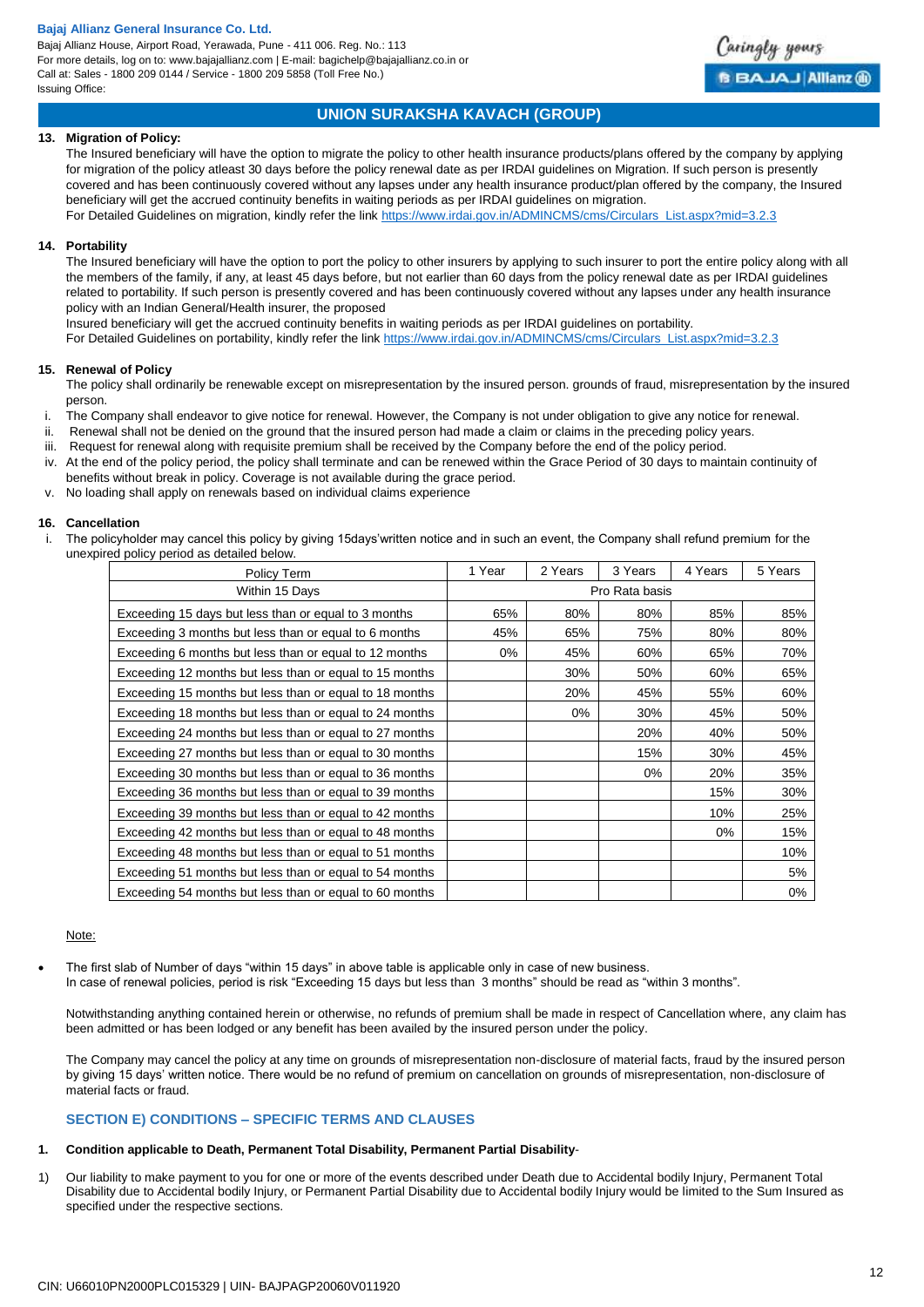Bajaj Allianz House, Airport Road, Yerawada, Pune - 411 006. Reg. No.: 113 For more details, log on to: www.bajajallianz.com | E-mail: bagichelp@bajajallianz.co.in or Call at: Sales - 1800 209 0144 / Service - 1800 209 5858 (Toll Free No.) Issuing Office:



# **UNION SURAKSHA KAVACH (GROUP)**

2) However, if We become liable to make payment under Death / or Permanent Total Disability due to Accidental bodily Injury, then insurance cover under COI will cease as far as the concerned Insured Member.

# **2. Specific Conditions applicable to Road Ambulance Cover**

- 1) Expenses for Road ambulance transportation are restricted within India Only.
- 2) Return transportation to the Insured's home by ambulance is excluded

# **3. Terms And Conditions Applicable To All Covers Under The Group Master Policy And Certificate Of Insurance:**

# **I. Conditions when a claim arises**

# **1) Paying a Claim**

- a. You agree that We need only make payment when You or someone claiming on Your behalf has provided Us with necessary documentation and information.
- b. We will make payment to You or Your Nominee. If there is no Nominee and You are incapacitated or deceased, We will pay Your heir, executor or validly appointed legal representative and any payment We make in this way will be a complete and final discharge of Our liability to make payment.
- c. On receipt of all the documents and on being satisfied with regard to the admissibility of the claim as per Policy terms and conditions, the Company will settle the claim within 30 (thirty) days of the receipt of the last necessary document. In the cases of delay in the payment, the Company shall be liable to pay interest at a rate which is 2% above the bank rate (prevalent at the beginning of the financial year in which the claim is reviewed by it) from the date of receipt of last necessary document to the date of payment of claim.
- d. However, where the circumstances of a claim warrant an investigation, the Company will initiate and complete such investigation at the earliest, in any case not later than 30 days from the date of receipt of last necessary document. In such cases, the Company will settle the claim within 45 days from the date of receipt of last necessary document. In case of delay beyond stipulated 45 days, the Company will be liable to pay interest at a rate which is 2% above the bank rate from the date of receipt of last necessary document to the date of payment of claim.
- e. If the insurer, for any reasons decides to reject the claim under the Certificate of Insurance read with the Master Policy the reasons regarding the rejection shall be communicated to the Insured Beneficiary in writing within 30 days of the receipt of documents. The Insured Beneficiary may take recourse to the Grievance Redressal procedure stated under this Master Policy terms and conditions.

# **2) Basis of claims payment**

- We shall make payment in India in Indian Rupees only.
- ii. The Company shall only make payment under this Policy to the Insured Beneficiary or in the event of death or total incapacitation of the Insured Beneficiary to the proposer/ nominee. Any payment made in good faith by the Company as aforesaid shall operate as a complete and final discharge of the Company's liability to make payment under the Certificate of Insurance for such claim.
- iii. Deductible will be applicable for each separate incident reported for claims payment, even though the claim may be registered under the same benefit more than once subject to the terms and conditions of Certificate of Insurance read with this Master Policy.

# **3) Arbitration**

- a. If any dispute or difference shall arise as to the quantum of claim to be paid under the Certificate of Insurance (liability being otherwise admitted), such difference shall independently of all other questions be referred to decision of a sole arbitrator in writing by the Insured Beneficiary and the Insurer or if they cannot agree upon a single arbitrator within 30 days of Insured Beneficiary or the Insurer invoking arbitration, the same shall be referred to a panel of the arbitrators comprising of two arbitrators, one appointed by each of the parties to the dispute/difference and the third arbitrator to be appointed by such two arbitrators and arbitration shall be conducted in English under and in accordance with the provisions of the Arbitration and Conciliation Act, 1996. The law of the arbitration will be Indian law, and the seat of the arbitration and venue for all hearings shall be in Pune.
- b. It is clearly agreed and understood that no difference or dispute shall be referable to arbitration as herein before provided, if the Company has disputed or not accepted liability under or in respect of claim under the Certificate of Insurance.
- c. It is hereby expressly stipulated and declared that it shall be a condition precedent to any right of action or suit upon Certificate of Insurance read with Group Policy that award by such arbitrator/arbitrators of the amount of the loss or damage shall be first obtained.
- d. It is also hereby further expressly agreed and declared that if the Company shall disclaim liability to the Insured Beneficiary for any claim hereunder and such claim shall not, within 12 calendar months from the date of such disclaimer have been made the subject matter of a suit or proceeding before a Court of law or any other competent statutory forum/tribunal, then all benefits under the Certificate of Insurance shall be forfeited and the rights of Insured Beneficiary shall stand extinguished and the liability of the Company shall also stand discharged.
- e. If these arbitration provisions are held to be invalid, then all such disputes or differences shall be referred to the exclusive jurisdiction of the Indian Courts.

# **II. Conditions for renewal of the contract**

# **4) Terms of Renewal**

- 1. The policy shall ordinarily be renewable except on grounds of fraud, moral hazard or misrepresentation/false statement, declarations or fraud, non-disclosure of material facts or non- cooperation by the Insured Beneficiary.
- 2. In case of our own renewal, a grace period of 30 days is permissible and the Policy will be considered as continuous. However, any Accident/ Injury contracted during the break period will be not be admissible under the policy.
- 3. Premium payable on renewal and on subsequent continuation of cover are subject to change with prior approval from IRDAI.
- 4. The loadings on renewals shall be in terms of increase or decrease in premiums offered for the entire portfolio and shall not be based on any individual policy claim experience.

| Renewal                                     | Renewal will be depending upon the loan period                                                                                                                                                                         |
|---------------------------------------------|------------------------------------------------------------------------------------------------------------------------------------------------------------------------------------------------------------------------|
| Loan period is less than or equal to 5years | The policy will be issued for 5 years or lesser period depending on the loan period and no<br>renewal will be offered after the expiry of cover period as the Insured Beneficiary will no<br>longer be a loan borrower |
| Loan period is more than 5years             | First policy will be issued for 5 years.<br>Further renewal period will be called based upon remaining the loan period at the end of 5<br>vears                                                                        |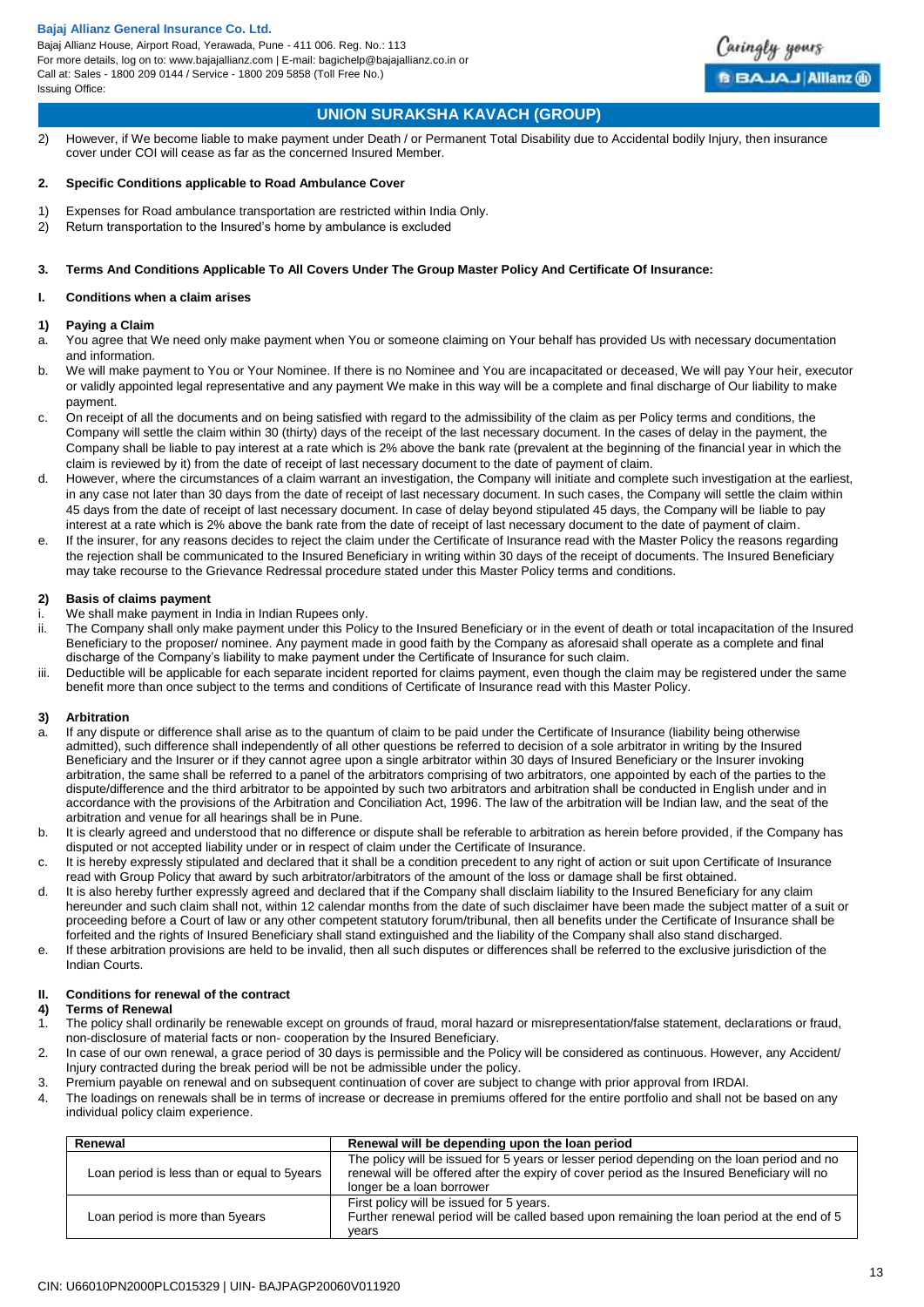Bajaj Allianz House, Airport Road, Yerawada, Pune - 411 006. Reg. No.: 113 For more details, log on to: www.bajajallianz.com | E-mail: bagichelp@bajajallianz.co.in or Call at: Sales - 1800 209 0144 / Service - 1800 209 5858 (Toll Free No.) Issuing Office:



# **UNION SURAKSHA KAVACH (GROUP)**

| Period<br>claim<br>in the <b>u</b><br>Cover<br>case of | Policy will continue till the end of the Cover Period.<br>Otherwise renewal will be after every Cover Period as mentioned above |
|--------------------------------------------------------|---------------------------------------------------------------------------------------------------------------------------------|

#### **5) Sum Insured Enhancement**

The Insured member can apply for enhancement of Sum Insured at the time of renewal of the Policy and subject to specific approval and acceptance by the Company.

#### **III. Conditions applicable during the contract**

#### **6) Reasonable Care**

The Insured Beneficiary shall take all reasonable steps to safeguard against any accident or Injury that may give rise to any claim under this policy.

#### **7) Physical Examination**

Any Medical Official or other agent of the Company shall be allowed to examine the Insured Beneficiary(s) in case of alleged Injury or disablement when and as often as may be reasonably be required on behalf of the Company.

#### **8) Electronic Transactions**

The Insured agrees to adhere to and comply with all such terms and conditions as the Company may prescribe from time to time, and hereby agrees and confirms that all transactions effected by or through facilities for conducting remote transactions including the Internet, World Wide Web, electronic data interchange, call centers, teleservice operations (whether voice, video, data or combination thereof) or by means of electronic, computer, automated

machines network or through other means of telecommunication, established by or on behalf of the Company, for and in respect of the policy or its terms, or the Company's other products and services, shall constitute legally binding and valid transactions when done in adherence to and in compliance with the Company's terms and conditions for such facilities, as may be prescribed from time to time.

#### **9) Notice of charge**

Subject to/Apart from Assignment clause in these Terms and Conditions, the Company shall not be bound to notice or be affected by any notice of any trust, charge, lien or other dealing with or relating to this policy but the receipt of the Insured or his legal personal representative shall in all cases be an effectual discharge to the Company.

### **10) Entire Contract - Changes**

This Policy, together with the Proposal Form, as well as any forms, riders and endorsements and papers hereto, constitutes the entire contract of insurance. No change in this Policy shall be valid until approved by Our authorized officer and such approval is endorsed hereon. No agent has authority to change this Policy or to waive any of the provisions of this Policy.

#### **11) Notification of Changes**

It is a condition precedent to Our liability to make any payment under this Policy that You shall give Us written notice immediately of any change in the address, nature of job, state of health and any other changes affecting You or any Insured Beneficiary.

#### **12) Communications**

Any communication meant for Us must be in writing and be delivered to Our address shown in the Certificate of Insurance. Any communication meant for You will be sent by Us to Your address shown in the Certificate of Insurance.

#### **13) No constructive Notice**

Any of the circumstances in relation to these conditions coming to the knowledge of any official of the Company shall not be the notice to or be held to bind or prejudicially affect the Company notwithstanding subsequent acceptance of any premium.

#### **14) Special Provisions**

Any special provisions subject to which this policy has been entered into and endorsed in the policy or in any separate instrument shall be deemed to be part of this policy and shall have effect accordingly.

#### **15) Territorial Limits**

# a. **Worldwide coverage is applicable for below sections**

Section I: Death Section II: Permanent Total Disability Section III: Permanent Partial Disability Section V: Coma Due to Accidental Bodily Injury Section VI: Fracture Care

# b. **Following covers are restricted to within India Only:**

Section IV: Accidental Hospitalization Expenses Section VII: Hospital Cash Benefit Section VIII: Road Ambulance Cover

c. Our liability to make any payment shall be to make payment within India and in Indian Rupees only

#### **16) Consideration**

The Policy is issued subject to payment of premium in advance. No payment shall be valid unless made under our official receipt. The cover shall not be valid prior to the date and time of receipt of premium.

#### **17) Automatic Termination of Cover for Insured Beneficiary**

The cover for the Insured Beneficiary shall terminate immediately in the event of admissible claim and settlement of 100% Sum Insured under Coverage Death or Permanent Total Disability.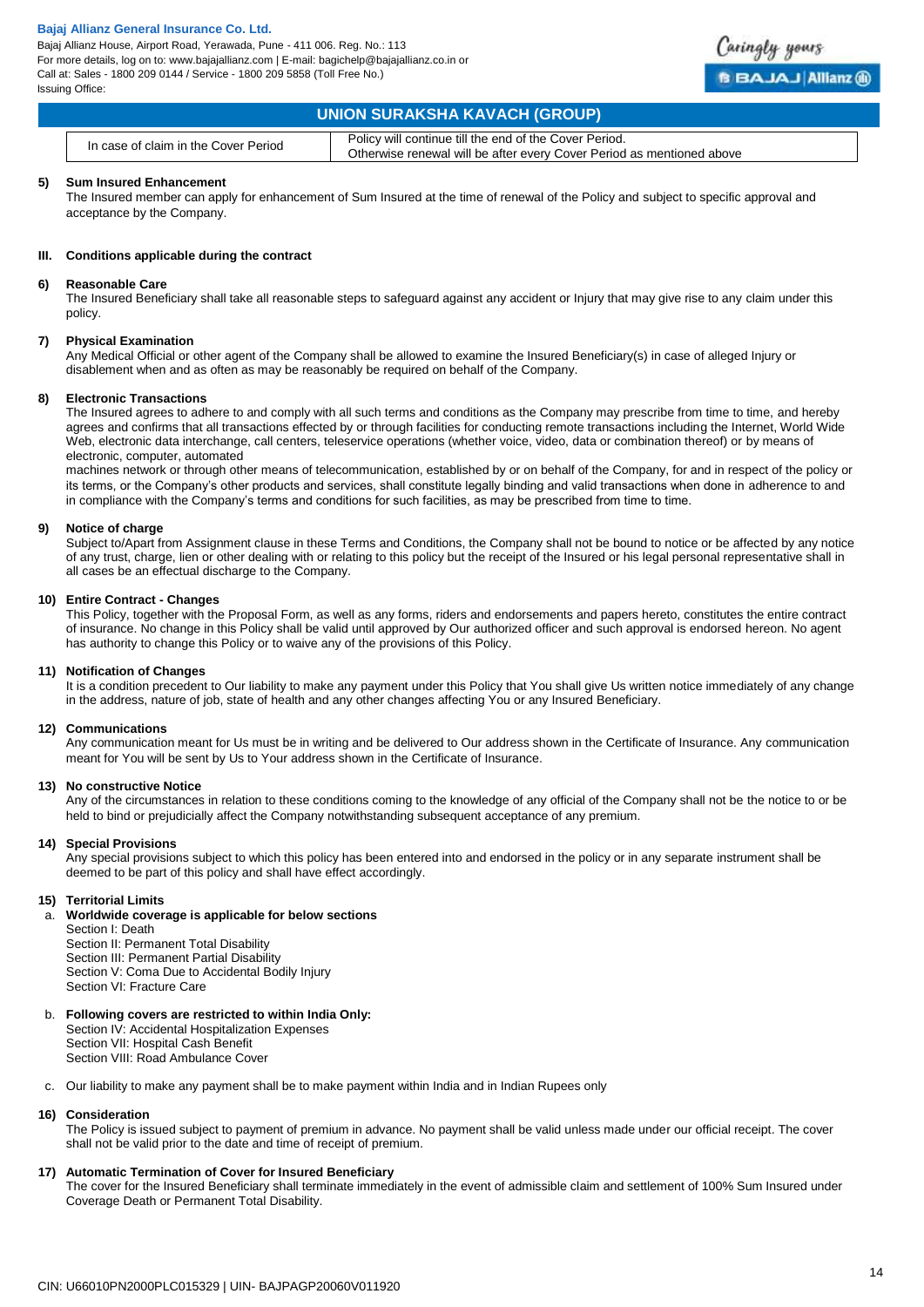Bajaj Allianz House, Airport Road, Yerawada, Pune - 411 006. Reg. No.: 113 For more details, log on to: www.bajajallianz.com | E-mail: bagichelp@bajajallianz.co.in or Call at: Sales - 1800 209 0144 / Service - 1800 209 5858 (Toll Free No.) Issuing Office:



# **UNION SURAKSHA KAVACH (GROUP)**

# **18) Discounts/ Loadings**:

**Long Term Discount:** The long term discounts are shown below:

| Term '   |    |    |    |    |    |     | 1.5 Years 2 Years 2.5 Years 3 Years 3.5 Years 4 Years 4.5 Years 5 Years |     |
|----------|----|----|----|----|----|-----|-------------------------------------------------------------------------|-----|
| Discount | 2% | 4% | 6% | 7% | 9% | 10% | 11%                                                                     | 12% |

**Group Discount:** The group discounts are shown below:

| <b>Group Size Band</b> | <b>Selected Discount</b> |
|------------------------|--------------------------|
| 7 to 500               | 0%                       |
| 501 to 2500            | .5%                      |
| 2501 to 7500           | 10%                      |
| 7501 to 50000          | 15%                      |
| 50001 to 100000        | 20%                      |
| Above 1 lakh           | 25%                      |

#### **Claim Experience Discount and Loading:**

Favorable loss experience will be rewarded in terms of discount up to 20% and in case of poor performance the premium will be loaded up to 20%

- **19) Assignment and Transfer of Insurance Policies (Subject to always that any assignment shall always be subject to provisions of Section 38 of Insurance Act 1938, as amended from time to time)**
- a. A transfer or assignment of a policy of insurance, wholly or in part, whether with or without consideration, may be made by an endorsement upon the policy itself or by a separate instrument, signed in either case by the transferor or by the assignor or his duly authorised agent and attested by at least one witness, specifically setting forth the fact of transfer or assignment and the reasons thereof, the antecedents of the assignee and the terms on which the assignment is made.
- b. The Company may, accept the transfer or assignment, or decline to act upon any endorsement made under sub-clause 29(1) hereinabove, where it has sufficient reason to believe that such transfer or assignment is not bona fide or is not in the interest of the policyholder or in public interest or is for the purpose of trading of insurance policy.
- c. The Company shall, before refusing to act upon the endorsement, record in writing the reasons for such refusal and communicate the same to the policyholder not later than thirty days from the date of the policyholder giving notice of such transfer or assignment.
- d. Any person aggrieved by the decision of the Company to decline to act upon such transfer or assignment may within a period of thirty days from the date of receipt of the communication from the Company containing reasons for such refusal, prefer a claim to the Authority.
- e. Subject to the provisions in sub-clause 29(2) hereinabove, the transfer or assignment shall be complete and effectual upon the execution of such endorsement or instrument duly attested but except, where the transfer or assignment is in favour of the Company, shall not be operative as against the Company, and shall not confer upon the transferee or assignee, or his legal representative, any right to sue for the amount of such policy or the moneys secured thereby until a notice in writing of the transfer or assignment and either the said endorsement or instrument itself or a copy thereof certified to be correct by both transferor and transferee or their duly authorized agents have been delivered to and received by the Company with written acknowledgement by the Company:

Provided that where the Company maintains one or more places of business in India, such notice shall be delivered only at the place where the policy is being serviced.

- f. The date on which the notice referred to in sub-clause 29(5) hereinabove is delivered to the Company shall regulate the priority of all claims under a transfer or assignment as between persons interested in the policy; and where there is more than one instrument of transfer or assignment the priority of the claims under such instruments shall be governed by the order in which the notices referred to in sub-clause 29(5) hereinabove are delivered: Provided that if any dispute as to priority of payment arises as between assignees the dispute shall be referred to the Authority.
- g. Upon the receipt of the notice referred to in sub-clause 29(5) hereinabove, the Company shall record the fact of such transfer or assignment together with the date thereof and the name of the transferee or the assignee and shall, on the request of the person by whom the notice was given, or of the transferee or assignee, on payment of such fee as may be specified by the regulations, grant a written acknowledgement of the receipt of such notice; and any such acknowledgement shall be conclusive evidence against the Company that he has duly received the notice to which such acknowledgement relates.
- h. Subject to the terms and conditions of the transfer or assignment, the insure shall, from the date of the receipt of the notice referred to in subclause 29(5) hereinabove, recognize the transferee or assignee named in the notice as the absolute transferee or assignee entitled to benefit under the policy, and such person shall be subject to all liabilities and equities to which the transferor or assignor was subject at the date of the transfer or assignment and may institute any proceedings in relation to the policy, obtain a loan under the policy or surrender the policy without obtaining the consent of the transferor or assignor or making him a party to such proceedings.

Explanation.—Except where the endorsement referred to in sub-clause 29(1) hereinabove expressly indicates that the assignment or transfer is conditional in terms of sub-clause 29(10) hereunder, every assignment or transfer shall be deemed to be an absolute assignment or transfer and the assignee or transferee, as the case may be, shall be deemed to be the absolute assignee or transferee respectively.

- i. Any rights and remedies of an assignee or transferee of a policy of life insurance under an assignment or transfer effected prior to the commencement of the Insurance Laws (Amendment) Act, 2015 shall not be affected by the provisions of this clause 29.
	- Notwithstanding any law or custom having the force of law to the contrary, an assignment in favour of a person made upon the condition that **i.** the proceeds under the policy shall become payable to the policyholder or the nominee or nominees in the event of either the assignee or transferee predeceasing the insured; or
		- **ii.** If the insured surviving the term of the policy, the Conditional Assignment shall be valid: Provided that a conditional assignee shall not be entitled to obtain a loan on the policy or surrender a policy.
- k. In the case of the partial assignment or transfer of a policy of insurance under sub-clause 29(1) hereinabove, the liability of the Company shall be limited to the amount secured by partial assignment or transfer and such policyholder shall not be entitled to further assign or transfer the residual amount payable under the same policy.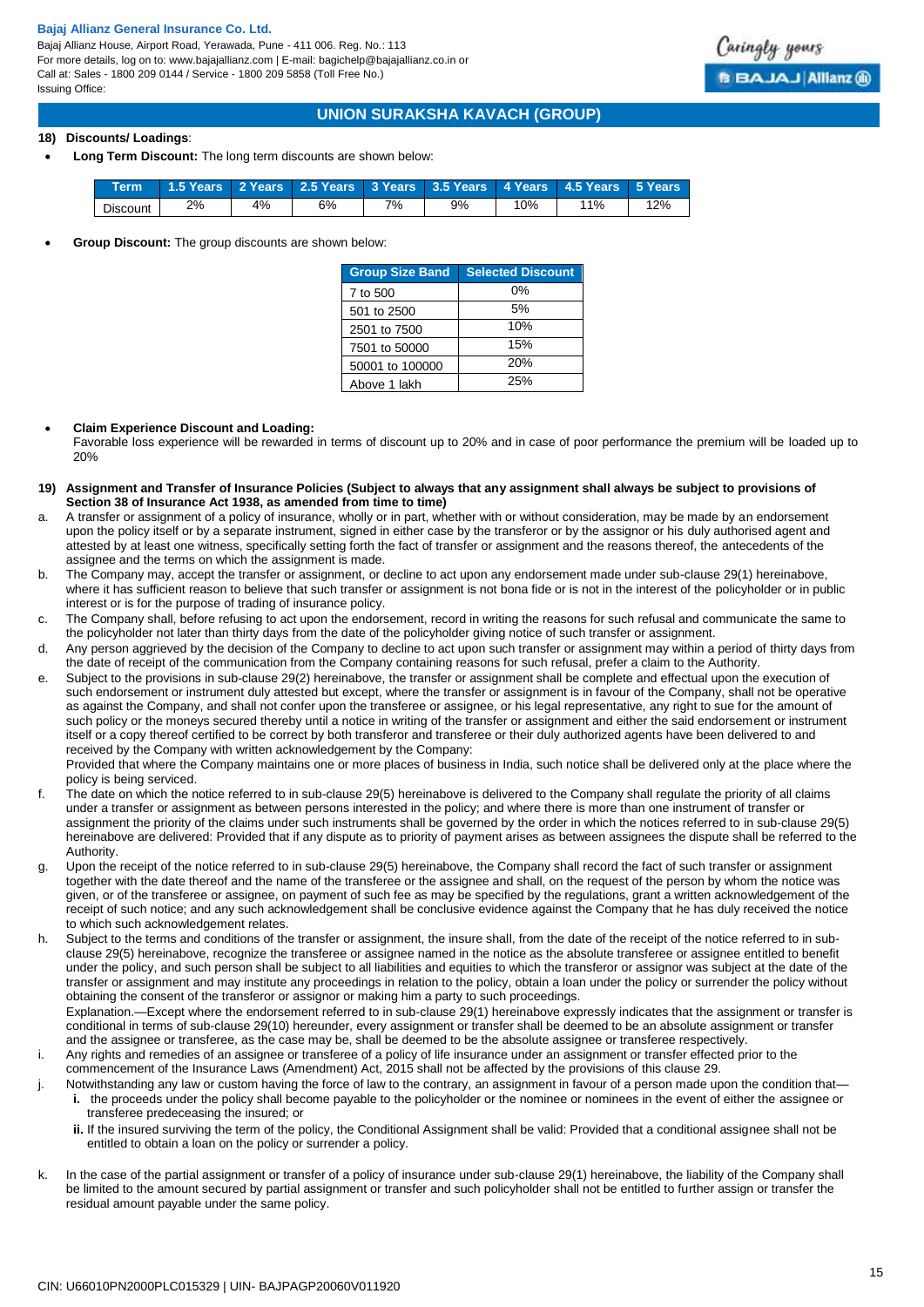Bajaj Allianz House, Airport Road, Yerawada, Pune - 411 006. Reg. No.: 113 For more details, log on to: www.bajajallianz.com | E-mail: bagichelp@bajajallianz.co.in or Call at: Sales - 1800 209 0144 / Service - 1800 209 5858 (Toll Free No.) Issuing Office:



# **UNION SURAKSHA KAVACH (GROUP)**

### **20) Limitation Period**

It being expressly agreed and declared that if the Company shall disclaim liability for any claim hereunder and such claim shall not within 12 calendar months from the date of disclaimer have been made the subject matter of a suit in court of law than the claim for all such purposes be deemed to have been abandoned and shall not thereafter be recoverable hereunder.

#### **21) Governing Law**

- The Company's liability to make any payment shall be to make payment within India and in Indian Rupees only.
- ii. The Master Policy constitutes the complete contract of insurance. No change or alteration shall be valid or effective unless approved in writing by the Company, which approval shall be evidenced by an endorsement on the Master Policy Schedule/Certificate of Insurance.
- iii. The construction, interpretation and meaning of the provisions of the Master Policy shall be determined exclusively in accordance with Indian law. The section headings of this Master Policy are included only for descriptive purposes and do not form part of this Master Policy for the purpose of its construction or interpretation.

# **22) Cover Period**

Cover Period will be 1 year except for the credit linked customers where COI will be issued up to 5 years or lesser period depending on the loan period.

#### **23) Policy Disputes**

Any dispute concerning the interpretation of the terms, conditions, limitations and/or exclusions contained herein is understood and agreed to by both the Insured and the Company to be exclusively subject to Indian Law. Each party agrees to submit such dispute to a Court of competent jurisdiction and to comply with all requirements necessary to give such Court the jurisdiction. All matters arising hereunder shall be determined in accordance with the law and practice of such Court.

# **SECTION E) CONDITIONS - OTHER TERMS AND CLAUSES**

#### **Conditions when a claim arises**

# **Making a Claim:**

All Claims will be settled by In house claims settlement team of the Company and no TPA is engaged.

- **Reimbursement Claim Procedure of All Sections**
- If the Insured Beneficiary meets with any Accidental Bodily Injury that may result in a claim, than as a condition precedent to our liability:
- a. Policyholder or the Insured Beneficiary or someone claiming on his/her behalf must inform us in writing immediately and in any event within 30 days from the date of the accident and submit all documents to us within 30 days from the date of intimation.
- b. Insured Beneficiary must immediately consult a Doctor and follow the advice and treatment that he recommends.
- c. Insured Beneficiary must take reasonable steps to lessen the consequence of Bodily Injury.
- d. Insured Beneficiary should allow examination by our medical advisors if we ask for this.
- e. Policyholder or Insured Beneficiary or someone claiming on his/her behalf must promptly give us documentation and other information we ask for to investigate the claim or our obligation to make payment for it.
- f. In case of the Insured Beneficiary's death, someone claiming on his/her behalf must inform us in writing immediately and send us a copy of the post mortem report (if conducted) within 30 days.

**\*Note:** Waiver of conditions (a) and (f) may be considered in extreme cases of hardship where it is proved to Our satisfaction that under the circumstances in which the Insured Beneficiary was placed, it was not possible for the Insured Beneficiary or any other person claiming on his/her behalf to give notice or file claim within the prescribed time limit.

#### **List of Claim documents:**

# **List of Claim documents for Death**

- Duly Completed Claim Form signed by Nominee/ Legal heir of the Insured Beneficiary .
- Copy of address proof (Ration card or electricity bill copy).
- Attested copy of Death Certificate.
- Burial Certificate (wherever applicable).
- Attested copy of Statement of Witness, if any lodged with police authorities.
- Attested copy of FIR / Panchanama / Inquest Panchanama.
- Attested copy of Post Mortem Report (only if conducted).
- Attested copy of Viscera report if any(Only if Post Mortem is conducted).
- NEFT details & cancelled cheque of the Nominee/Legal Heir of the Insured Beneficiary.
- Original Policy copy along with Original Assignment endorsement (if any)

# **List of Claim documents for Disappearance**

- Duly Completed Claim Form signed by Nominee/ Legal heir of the Insured Beneficiary .
- Copy of address proof (Ration card or electricity bill copy).
- Attested copy confirming disappearance from appropriate authority following a forced landing, stranding, sinking or wrecking of a conveyance.
- Documentary proof of fare paying passenger of a conveyance as an occupant.
- Attested copy of Statement of Witness, if any lodged with police authorities.
- Attested copy of FIR / Panchanama / Inquest Panchanama.
- NEFT details & cancelled cheque of the Nominee/Legal Heir of the Insured Beneficiary.
- Original Policy copy along with Original Assignment endorsement (if any)

# **List of Claim documents for Permanent Total Disability and Permanent Partial Disability**

- Duly Completed Claim Form signed by Insured Beneficiary.
- Attested copy of disability certificate from Civil Surgeon of Government Hospital stating percentage of disability.
- Attested copy of FIR. (If required)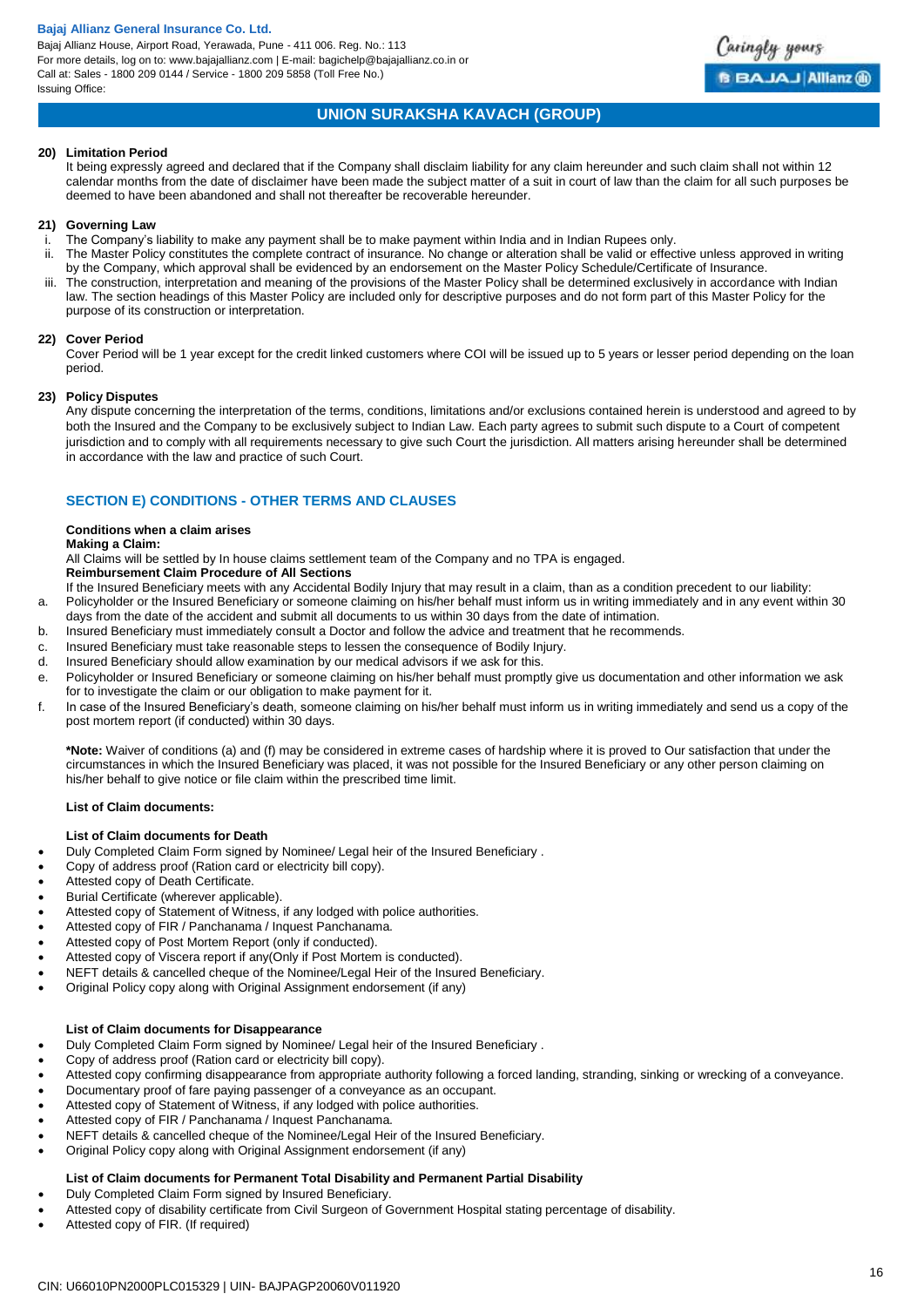Bajaj Allianz House, Airport Road, Yerawada, Pune - 411 006. Reg. No.: 113 For more details, log on to: www.bajajallianz.com | E-mail: bagichelp@bajajallianz.co.in or Call at: Sales - 1800 209 0144 / Service - 1800 209 5858 (Toll Free No.) Issuing Office:



# **UNION SURAKSHA KAVACH (GROUP)**

- All X-Ray / Investigation reports and films supporting to disability.
- NEFT details & cancelled cheque of Insured Beneficiary.
- Original Policy copy along with Original Assignment endorsement (if any).

# **List of Claims Document (Specific to Accidental Hospitalisation Expenses/ Coma Due to Accidental Bodily Injury)**

- First Consultation letter from the Doctor
- Duly completed claim form signed by the Claimant
- Hospital Discharge Card
- Hospital Bill giving detailed break up of all expense heads mentioned in the bill. Clear break ups have to be mentioned for OT Charges, Doctor's Consultation and Visit Charges, OT Consumables, Transfusions, Room Rent, etc.
- Money Receipt, duly signed with a Revenue Stamp
- All original Laboratory and Diagnostic Test Reports. E.g. X-Ray, E.C.G, USG, MRI Scan, Haemogram etc.
- Other documents as may be required by the Company to process the claim

# **List of Claim Document Specific to Fracture Care Cover**

- Duly Completed claim form signed by the claimant
- X Ray confirming the fracture & site of fracture
- Certificate from Treating surgeon with extent of Injury, cause of Injury, site of Injury & date of Injury
- Treatment details
- Discharge summary ( if Hospitalized )
- Letter from HR of leave record in case of salaried individual.

# **List of Claim Documents Specific to Hospital Cash Benefit Cover**

- First Consultation letter from the Doctor
- Duly completed claim form signed by the Claimant
- Hospital Discharge Card
- Hospital Bill Money Receipt, duly signed with a Revenue Stamp
- All Laboratory and Diagnostic Test Reports. E.g. X-Ray, E.C.G, USG, MRI Scan, Haemogram, etc.
- Other documents as may be required by the Company to process the claim

# **List of Claim Document Specific to Road Ambulance Cover**

- First Consultation letter from the Doctor
- Duly completed claim form signed by the Claimant
- Original bills and receipts paid for the transportation from Registered Ambulance Service Provider
- Treating Doctor certificate to transfer the Injured person to a higher medical centre for further treatment
- All original Laboratory and Diagnostic Test Reports. E.g. X-Ray, E.C.G, USG, MRI Scan, Haemogram etc.
- Other documents as may be required by the Company to process the claim.

All documents related to claims should be submitted to:

**Health Administration Team** 

Bajaj Allianz General Insurance Co. Ltd

- 2nd Floor, Bajaj Finserv Building
- Viman Nagar, Pune 411014
- Toll Free no: 1800 209 5858

Note: If the original documents are submitted with the other insurer, the Xerox copies attested by the other insurer should be submitted **Cashless Claims Procedure:** 

# **Applicable only for Section IV: Accidental Hospitalization Expenses**-

Cashless treatment is only available at Network Hospitals. In order to avail of cashless treatment, the following procedure must be followed by You:

- a. Prior to taking treatment and/or incurring Medical Expenses out of any Accidental Injury, at a Network Hospital, the Insured must call Us and request pre-authorization by way of the written form which the Company will provide.
- b. After considering the Insured's request and after obtaining any further information or documentation We have sought, the Company may if satisfied send to the Insured or the Network Hospital, an authorization letter. The authorization letter, the ID card issued to the Insured along with this Policy and any other information or documentation that the Company have specified must be produced to the Network Hospital identified in the pre-authorization letter at the time of Insured's admission to the same.
- c. If the procedure above is followed, the Insured will not be required to directly pay for the Medical Expenses raised out of Accidental Bodily Injury, in the Network Hospital that the Company is liable to indemnify under Accidental Hospitalization Expenses Section and the original bills and evidence of treatment in respect of the same shall be left with the Network Hospital. Pre-authorization does not guarantee that all costs and expenses will be covered. We reserve the right to review each claim for Medical Expenses and accordingly coverage will be determined according to the terms and conditions of this Policy. You shall, in any event, be required to settle all other expenses directly.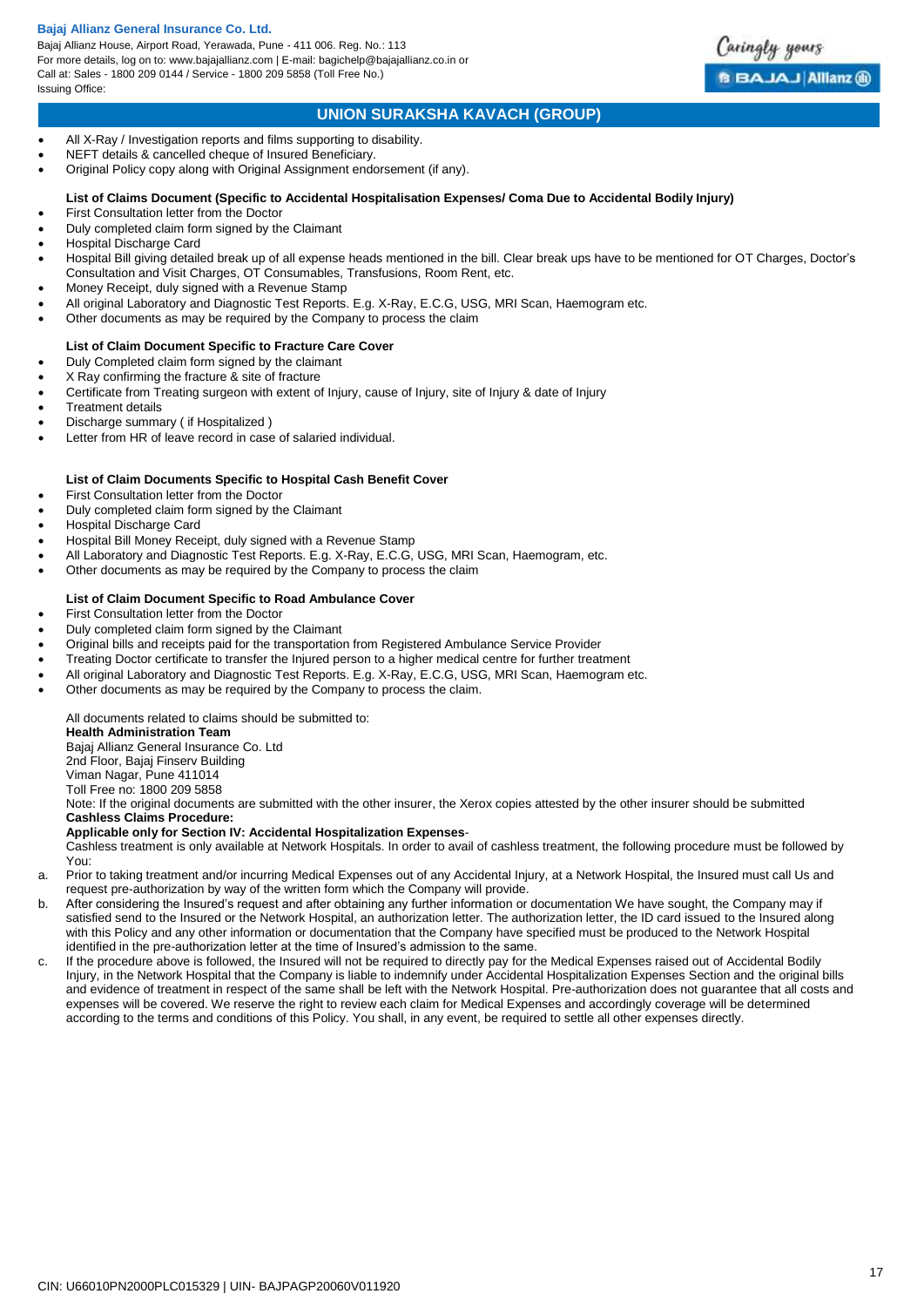Bajaj Allianz House, Airport Road, Yerawada, Pune - 411 006. Reg. No.: 113 For more details, log on to: www.bajajallianz.com | E-mail: bagichelp@bajajallianz.co.in or Call at: Sales - 1800 209 0144 / Service - 1800 209 5858 (Toll Free No.) Issuing Office:



# **UNION SURAKSHA KAVACH (GROUP)**

# **Annexure I:**

# **List I: List of Non-Medical Items**

| SL<br>No        | Item                                                                         |                                                                                                                                    |
|-----------------|------------------------------------------------------------------------------|------------------------------------------------------------------------------------------------------------------------------------|
| 1               | <b>BABY FOOD</b>                                                             | Not Payable                                                                                                                        |
| $\overline{c}$  | <b>BABY UTILITIES CHARGES</b>                                                | Not Payable                                                                                                                        |
| 3               | <b>BEAUTY SERVICES</b>                                                       | Not Payable                                                                                                                        |
| 4               | <b>BELTS/BRACES</b>                                                          | Not Payable                                                                                                                        |
| 5               | <b>BUDS</b>                                                                  | Not Payable                                                                                                                        |
| 6               | <b>COLD PACK/HOT PACK</b>                                                    | Not Payable                                                                                                                        |
| 7               | <b>CARRY BAGS</b>                                                            | Not Payable                                                                                                                        |
| 8               | <b>EMAIL / INTERNET CHARGES</b>                                              | Not Payable                                                                                                                        |
| 9               | FOOD CHARGES (OTHER THAN PATIENT's DIET PROVIDED BY Not Payable<br>HOSPITAL) |                                                                                                                                    |
| 10              | <b>EGGINGS</b>                                                               | Essential in bariatric and varicose vein surgery and should be<br>considered for these conditions where surgery itself is payable. |
| $\overline{11}$ | <b>LAUNDRY CHARGES</b>                                                       | Not Payable                                                                                                                        |
| 12              | <b>MINERAL WATER</b>                                                         | Not Payable                                                                                                                        |
| 13              | <b>SANITARY PAD</b>                                                          | Not Payable                                                                                                                        |
| 14              | <b>TELEPHONE CHARGES</b>                                                     | Not Payable                                                                                                                        |
| 15              | <b>GUEST SERVICES</b>                                                        | Not Payable                                                                                                                        |
| 16              | <b>CREPE BANDAGE</b>                                                         | Not Payable                                                                                                                        |
| 17              | <b>DIAPER OF ANY TYPE</b>                                                    | Not Payable                                                                                                                        |
| 18              | <b>EYELET COLLAR</b>                                                         | Not Payable                                                                                                                        |
| 19              | <b>SLINGS</b>                                                                | Not Payable                                                                                                                        |
| 20              | BLOOD GROUPING AND CROSS MATCHING OF DONORS<br><b>SAMPLES</b>                | Not Payable                                                                                                                        |
| 21              | SERVICE CHARGES WHERE NURSING CHARGES ALSO<br><b>CHARGED</b>                 | Not Payable                                                                                                                        |
| $\overline{22}$ | <b>Television Charges</b>                                                    | Not Payable                                                                                                                        |
| 23              | <b>SURCHA RGES</b>                                                           | Not Payable                                                                                                                        |
| 24              | <b>ATTENDANT CHARGES</b>                                                     | Not Payable                                                                                                                        |
| 25              | EXTRA DIET OF PATIENT (OTHER THAN THAT WHICH FORMS<br>PART OF BED CHARGE)    | Not Payable                                                                                                                        |
| 26              | <b>BIRTH CERTIFICATE</b>                                                     | Not Payable                                                                                                                        |
| $\overline{27}$ | CERTIFICATE CHARGES                                                          | Not Payable                                                                                                                        |
| 28              | <b>COURIER CHARGES</b>                                                       | Not Payable                                                                                                                        |
| 29              | CONVEYANCE CHARGES                                                           | Not Payable                                                                                                                        |
| 30              | MEDICAL CERTIFICATE                                                          | Not Payable                                                                                                                        |
| 31              | <b>MEDICAL RECORDS</b>                                                       | Not Payable                                                                                                                        |
| 32              | PHOTOCOPIES CHARGES                                                          | Not Payable                                                                                                                        |
| 33              | MORTUARY CHARGES                                                             | Not Payable                                                                                                                        |
| $\overline{34}$ | <b>WALKING AIDS CHARGES</b>                                                  | Not Payable                                                                                                                        |
| 35              | OXYGEN CYLINDER (FOR USAGE OUTSIDE THE HOSPITAL)                             | Not Payable                                                                                                                        |
| 36              | <b>SPACER</b>                                                                | Not Payable                                                                                                                        |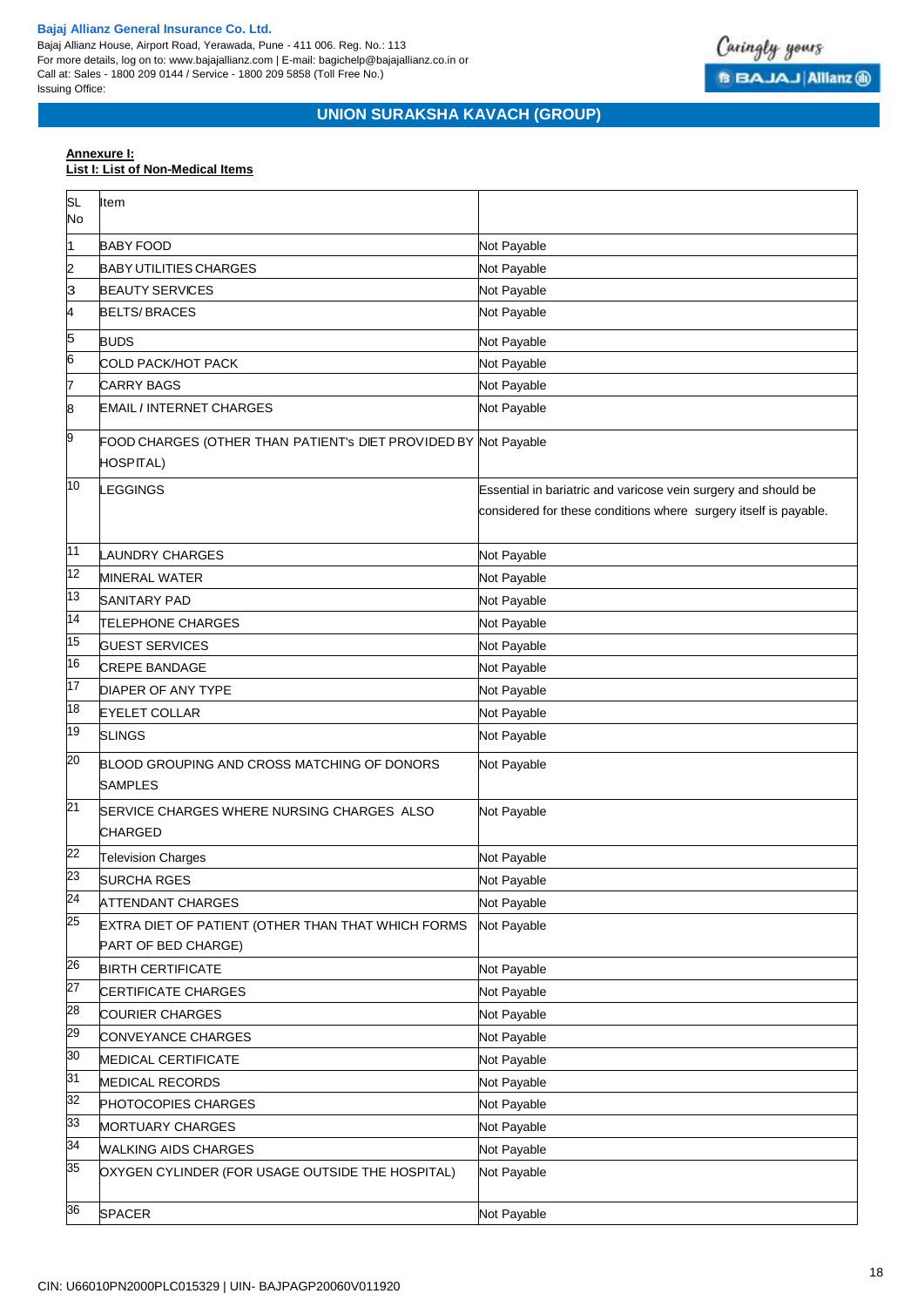Bajaj Allianz House, Airport Road, Yerawada, Pune - 411 006. Reg. No.: 113 For more details, log on to: www.bajajallianz.com | E-mail: bagichelp@bajajallianz.co.in or Call at: Sales - 1800 209 0144 / Service - 1800 209 5858 (Toll Free No.) Issuing Office:



# **UNION SURAKSHA KAVACH (GROUP)**

| 37 | <b>SPIROMETRE</b>                                        | Not Payable |
|----|----------------------------------------------------------|-------------|
| 38 | <b>NEBULIZER KIT</b>                                     | Not Payable |
| 39 | <b>STEAM INHALER</b>                                     | Not Payable |
| 40 | ARMSLING                                                 | Not Payable |
| 41 | THERMOMETER                                              | Not Payable |
| 42 | CERVICAL COLLAR                                          | Not Payable |
| 43 | <b>SPLINT</b>                                            | Not Payable |
| 44 | <b>DIABETIC FOOT WEAR</b>                                | Not Payable |
| 45 | KNEE BRACES (LONG/ SHORT/ HINGED)                        | Not Payable |
| 46 | KNEE IMMOBILIZER/S HOULDER IMMOBILIZER                   | Not Payable |
| 47 | LUMBOSACRAL BELT                                         | Not Payable |
| 48 | NIMBUS BED OR WATER OR AIR BED CHARGES                   | Not Payable |
| 49 | AMBULANCE COLLAR                                         | Not Payable |
| 50 | AMBULANCE EQUIPMENT                                      | Not Payable |
| 51 | ABDOMINAL BINDER                                         | Not Payable |
| 52 | PRIVATE NURSES CHARGES - SPECIAL NURSING CHARGES         | Not Payable |
| 53 | <b>SUGAR FREE Tablets</b>                                | Not Payable |
| 54 | CREAMS POWDERS LOTIONS (Toiletries are not payable, only | Not Payable |
|    | prescribed medical pharmaceuticals payable)              |             |
| 55 | <b>ECG ELECTRODES</b>                                    | Not Payable |
| 56 | <b>GLOVES</b>                                            | Not Payable |
| 57 | <b>NEBULISATION KIT</b>                                  | Not Payable |
| 58 | ANY KIT WITH NO DETAILS MENTIONED [DELIVERY KIT,         | Not Payable |
|    | ORTHOKIT, RECOVERY KIT, ETC]                             |             |
| 59 | KIDNEY TRAY                                              | Not Payable |
| 60 | MASK                                                     | Not Payable |
| 61 | <b>OUNCE GLASS</b>                                       | Not Payable |
| 62 | OXYGEN MASK                                              | Not Payable |
| 63 | PELVIC TRACTION BELT                                     | Not Payable |
| 64 | <b>PAN CAN</b>                                           | Not Payable |
| 65 | TROLLY COVER                                             | Not Payable |
| 66 | UROMETER, URINE JUG                                      | Not Payable |
| 68 | VASOFIX SAFETY                                           | Not Payable |

# **List ll - ltems that are to be subsumed into Room Charges**

| <b>S. No.</b>  | <b>Item</b>                                |
|----------------|--------------------------------------------|
| 1              | BABY CHARGES (UNLESS SPECIFIED /INDICATED) |
| 2              | <b>HAND WASH</b>                           |
| 3              | SHOE COVER                                 |
| $\overline{4}$ | <b>CAPS</b>                                |
| 5              | <b>CARDLE CHARGES</b>                      |
| 6              | <b>COMB</b>                                |
| 7              | EAU-DE-COLOGNE/ROOM FRESHNERS              |
| 8              | <b>FOOT COVER</b>                          |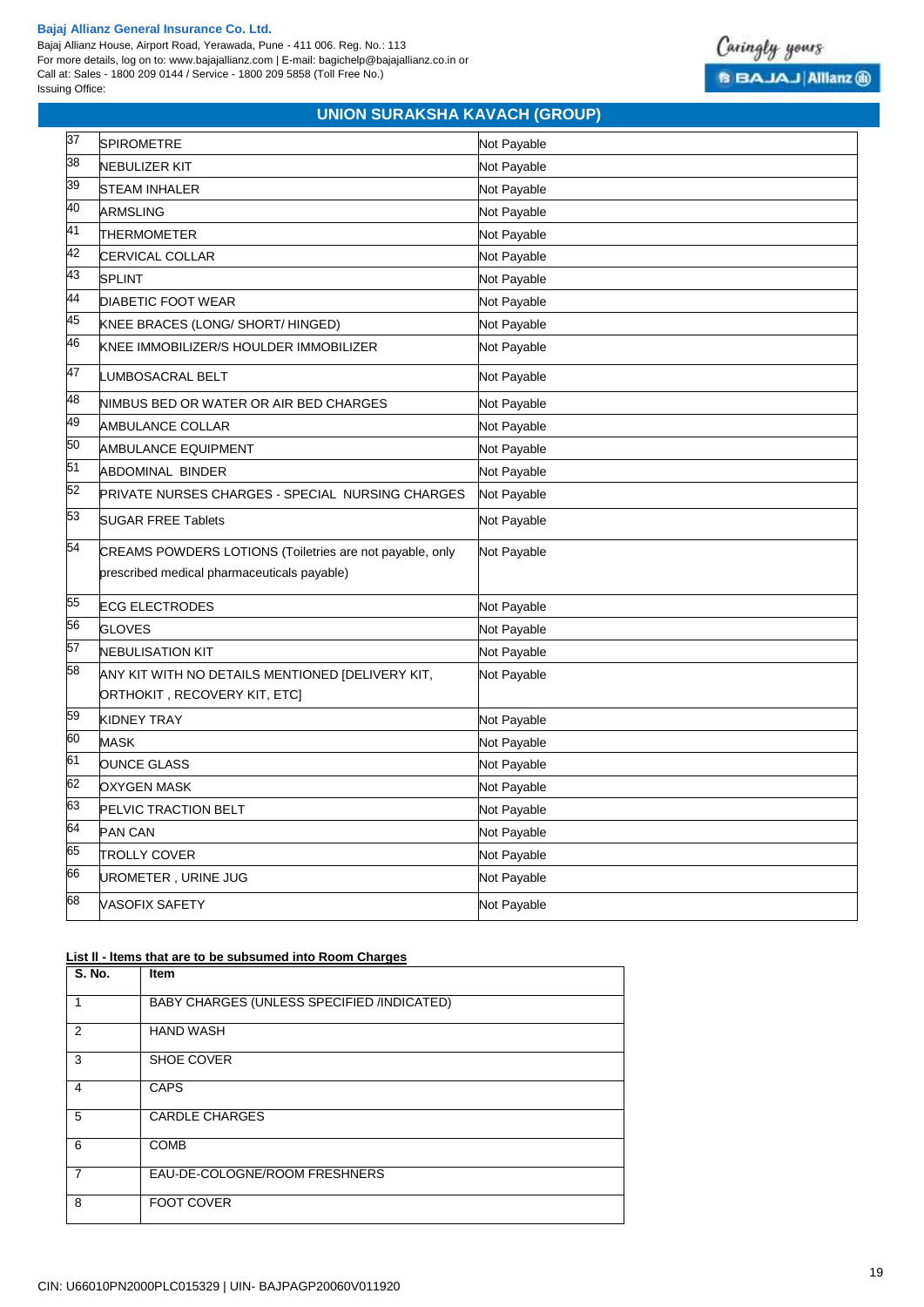$\blacksquare$ 

Bajaj Allianz House, Airport Road, Yerawada, Pune - 411 006. Reg. No.: 113 For more details, log on to: www.bajajallianz.com | E-mail: bagichelp@bajajallianz.co.in or Call at: Sales - 1800 209 0144 / Service - 1800 209 5858 (Toll Free No.) Issuing Office:

# **UNION SURAKSHA KAVACH (GROUP)**

| 9  | GOWN                                                |
|----|-----------------------------------------------------|
| 10 | <b>SLIPPERS</b>                                     |
| 11 | <b>TISSUE PAPPER</b>                                |
| 12 | <b>TOOTH PASTE</b>                                  |
| 13 | <b>TOOTH BRUSH</b>                                  |
| 14 | <b>BED PAN</b>                                      |
| 15 | <b>FACE MASK</b>                                    |
| 16 | <b>FLEXI MASK</b>                                   |
| 17 | <b>HAND HOLDER</b>                                  |
| 18 | <b>SPUTUM CUP</b>                                   |
| 19 | <b>DISINEFCTANT LOTIONS</b>                         |
| 20 | <b>LUXURY TAX</b>                                   |
| 21 | <b>HVAC</b>                                         |
| 22 | <b>HOUSE KEEPING CHARGES</b>                        |
| 23 | AIR CONDITIONER CHARGES                             |
| 24 | IM IV INJECTION CHARGES                             |
| 25 | <b>CLEAN SHEET</b>                                  |
| 26 | <b>BLANKET/WARMER BLANKET</b>                       |
| 27 | <b>ADMISSION KIT</b>                                |
| 28 | <b>DIABETIC CHART CHARGES</b>                       |
| 29 | DOCUMENTATION CHARGES/ADMINISTRATIVE EXPENSES       |
| 30 | <b>DISCHARGE PROCEDURE CHARGES</b>                  |
| 31 | <b>DAILY CHART CHARGES</b>                          |
| 32 | <b>ENTRANCE PASS / VISITORS PASS CHARGES</b>        |
| 33 | EXPENSES RELATED TO PRESCRIPTION ON DISCHARGE       |
| 34 | <b>FILE OPENING CHARGES</b>                         |
| 35 | INCTDENTAL EXPENSES / MtSC. CHARGES (NOT EXPLATNED) |
| 36 | PATIENT IDENTIFICATION BAND / NAME TAG              |
| 37 | PULSEOXYMETER CHARGES                               |

# **List lll- ltems that are to be subsumed into Procedure Charges**

| S. No.        | <b>Item</b>                                        |
|---------------|----------------------------------------------------|
|               | <b>HAIR REMOVAL CREAM</b>                          |
| $\mathcal{P}$ | DISPOSABLES RAZORS CHARGES (for site preparations) |
| 3             | EYE PAD                                            |
| 4             | <b>EYE SHEILD</b>                                  |
| 5             | <b>CAMERA COVER</b>                                |
| 6             | DVD, CD CHARGES                                    |
|               |                                                    |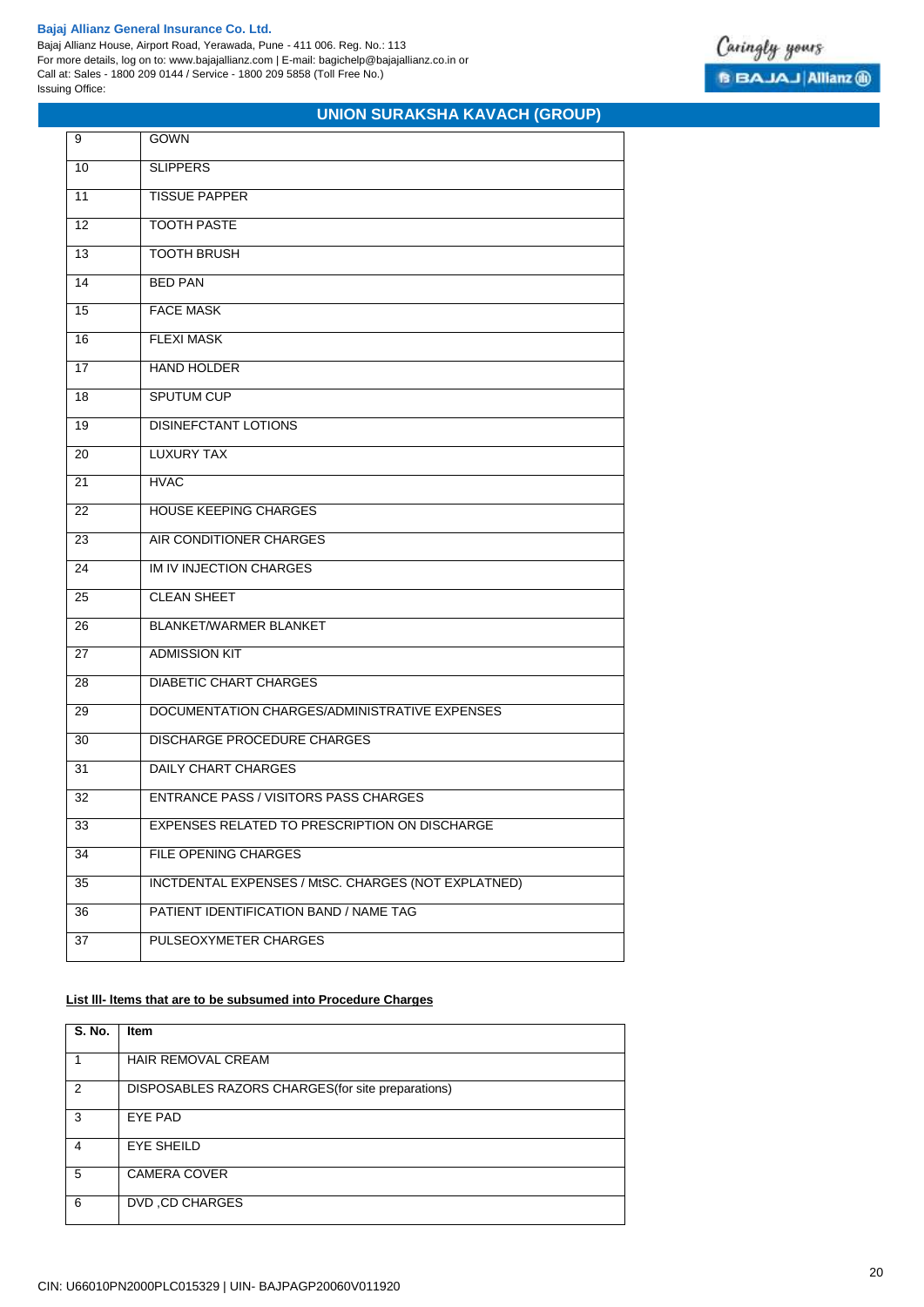$\overline{\phantom{a}}$ 

Bajaj Allianz House, Airport Road, Yerawada, Pune - 411 006. Reg. No.: 113 For more details, log on to: www.bajajallianz.com | E-mail: bagichelp@bajajallianz.co.in or Call at: Sales - 1800 209 0144 / Service - 1800 209 5858 (Toll Free No.) Issuing Office:

# **UNION SURAKSHA KAVACH (GROUP)**

| 7               | <b>GAUSE SOFT</b>                        |
|-----------------|------------------------------------------|
| 8               | GAUZE                                    |
| 9               | WARD AND THEATRE BOOKING CHARGES         |
| 10              | ARTHROSCOPE AND ENDOSCOPY INSTRUMENTS    |
| 11              | MICROSCOPE COVER                         |
| 12              | SURGICAL BLADES, HARMONICSCALPEL, SHAVER |
| $\overline{13}$ | <b>SURGICAL DRILL</b>                    |
| 14              | EYE KIT                                  |
| 15              | <b>EYE DRAPE</b>                         |
| 16              | <b>X-RAY FILM</b>                        |
| 17              | <b>BOYLES APPARATUS CHARGES</b>          |
| 18              | <b>COTTON</b>                            |
| 19              | <b>COTTON BANDAGE</b>                    |
| 20              | <b>SURGICAL TAPE</b>                     |
| 21              | <b>APRON</b>                             |
| 22              | <b>TORNIQUET</b>                         |
| 23              | ORTHOBUNDLE, GYNAEC BUNDLE               |

# **List lV - ltems that are to be subsumed into costs of treatment**

| S. No.         | <b>Item</b>                                                    |
|----------------|----------------------------------------------------------------|
| $\mathbf{1}$   | ADMISSION/REGISTRATION CHARGES                                 |
| 2              | HOSPITALIZATION FOR EVALUATION/DIAGNOSTIC PURPOSE              |
| 3              | URINE CONTAINER                                                |
| 4              | BLOOD RESERVATION CHARGES AND ANTE NATAL BOOKING CHARGES       |
| 5              | <b>BIPAP MACHINE</b>                                           |
| 6              | <b>CPAP/CAPD EQUIPMENTS</b>                                    |
| $\overline{7}$ | <b>INFUSION PUMP-COST</b>                                      |
| 8              | HYDROGEN PERPOXIDE\SPIRIT\DISINFECTION ETC                     |
| 9              | NUTTRITION PLANNING CHARGES - DIETICIAN CHARGES - DIET CHARGES |
| 10             | <b>HIV KIT</b>                                                 |
| 11             | ANTISEPTIC MOUTHWASH                                           |
| 12             | <b>LOZENGES</b>                                                |
| 13             | <b>MOUTH PAINT</b>                                             |
| 14             | <b>VACCINATION CHARGES</b>                                     |
| 15             | <b>ALCOHOL SWABES</b>                                          |
| 16             | <b>SCRUB SOLUTION / STERILLIUM</b>                             |
| 17             | <b>GLUCOMETER &amp; STRIPS</b>                                 |
| 18             | <b>URINE BAG</b>                                               |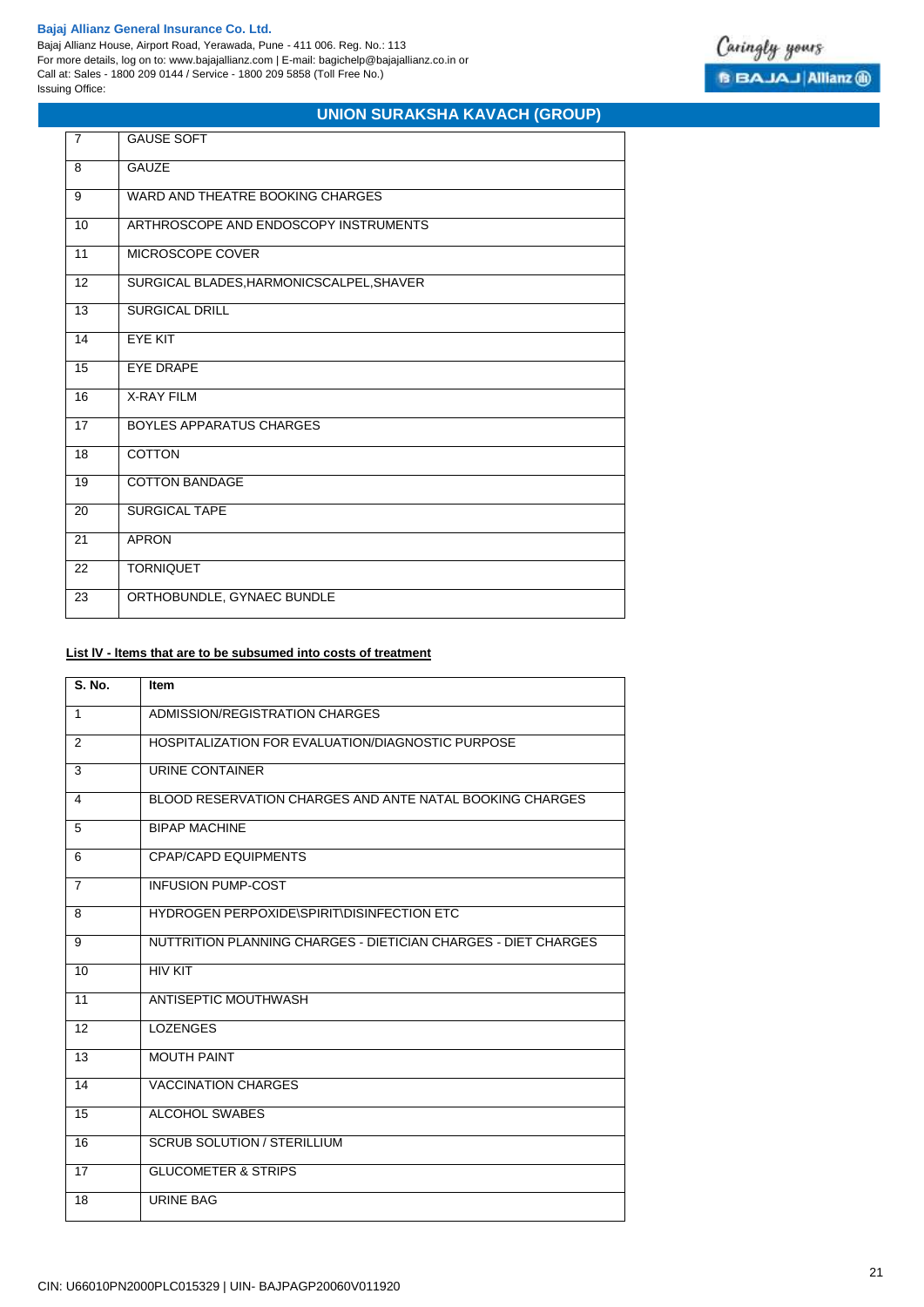Bajaj Allianz House, Airport Road, Yerawada, Pune - 411 006. Reg. No.: 113 For more details, log on to: www.bajajallianz.com | E-mail: bagichelp@bajajallianz.co.in or Call at: Sales - 1800 209 0144 / Service - 1800 209 5858 (Toll Free No.) Issuing Office:



# **UNION SURAKSHA KAVACH (GROUP)**

# **Annexure II:**

**Contact details of the Ombudsman offices**

| <b>Office Details</b>                                                                                                                                                                                                                                                                             | <b>Jurisdiction of Office</b><br><b>Union Territory, District)</b>                                                                                           |
|---------------------------------------------------------------------------------------------------------------------------------------------------------------------------------------------------------------------------------------------------------------------------------------------------|--------------------------------------------------------------------------------------------------------------------------------------------------------------|
| <b>AHMEDABAD -</b><br>Insurance Ombudsman<br>Office of the Insurance Ombudsman,<br>Jeevan Prakash Building, 6th floor,<br>Tilak Marg, Relief Road,<br>AHMEDABAD - 380 001.<br>Tel.: 079 - 25501201/02/05/06<br>Email: bimalokpal.ahmedabad@cioins.co.in                                           | Gujarat, Dadra & Nagar Haveli, Daman and Diu                                                                                                                 |
| <b>BENGALURU -</b><br>Insurance Ombudsman<br>Office of the Insurance Ombudsman,<br>Jeevan Soudha Building, PID No. 57-27-N-19<br>Ground Floor, 19/19, 24th Main Road,<br>JP Nagar, Ist Phase, Bengaluru - 560 078.<br>Tel.: 080 - 26652048 / 26652049<br>Email: bimalokpal.bengaluru@cioins.co.in | Karnataka.                                                                                                                                                   |
| <b>BHOPAL -</b><br>Insurance Ombudsman<br>Office of the Insurance Ombudsman,<br>Janak Vihar Complex, 2nd Floor,<br>6, Malviya Nagar, Opp. Airtel Office,<br>Near New Market, Bhopal - 462 003.<br>Tel.: 0755 - 2769201 / 2769202<br>Email: bimalokpal.bhopal@cioins.co.in                         | Madhya Pradesh<br>Chattisgarh.                                                                                                                               |
| <b>BHUBANESHWAR-</b><br>Insurance Ombudsman<br>Office of the Insurance Ombudsman,<br>62, Forest park,<br>Bhubaneswar - 751 009.<br>Tel.: 0674 - 2596461 /2596455<br>Email: bimalokpal.bhubaneswar@cioins.co.in                                                                                    | Orissa.                                                                                                                                                      |
| <b>CHANDIGARH -</b><br>Insurance Ombudsman<br>Office of the Insurance Ombudsman.<br>S.C.O. No. 101, 102 & 103, 2nd Floor,<br>Batra Building, Sector 17 - D,<br>Chandigarh $-160017$ .<br>Tel.: 0172 - 2706196 / 2706468<br>Email: bimalokpal.chandigarh@cioins.co.in                              | Punjab, Haryana (excluding Gurugram, Faridabad, Sonepat and<br>Bahadurgarh), Himachal Pradesh, Union Territories of Jammu &<br>Kashmir, Ladakh & Chandigarh. |
| <b>CHENNAI -</b><br>Insurance Ombudsman<br>Office of the Insurance Ombudsman,<br>Fatima Akhtar Court, 4th Floor, 453,<br>Anna Salai, Teynampet,<br>CHENNAI - 600 018.<br>Tel.: 044 - 24333668 / 24335284<br>Email: bimalokpal.chennai@cioins.co.in                                                | Tamil Nadu, PuducherryTown and Karaikal (which are part of Puducherry)                                                                                       |
| DELHI-<br>Insurance Ombudsman<br>Office of the Insurance Ombudsman,<br>2/2 A, Universal Insurance Building,<br>Asaf Ali Road,<br>New Delhi - 110 002.                                                                                                                                             | Delhi & following Districts of Haryana - Gurugram, Faridabad, Sonepat &<br>Bahadurgarh.                                                                      |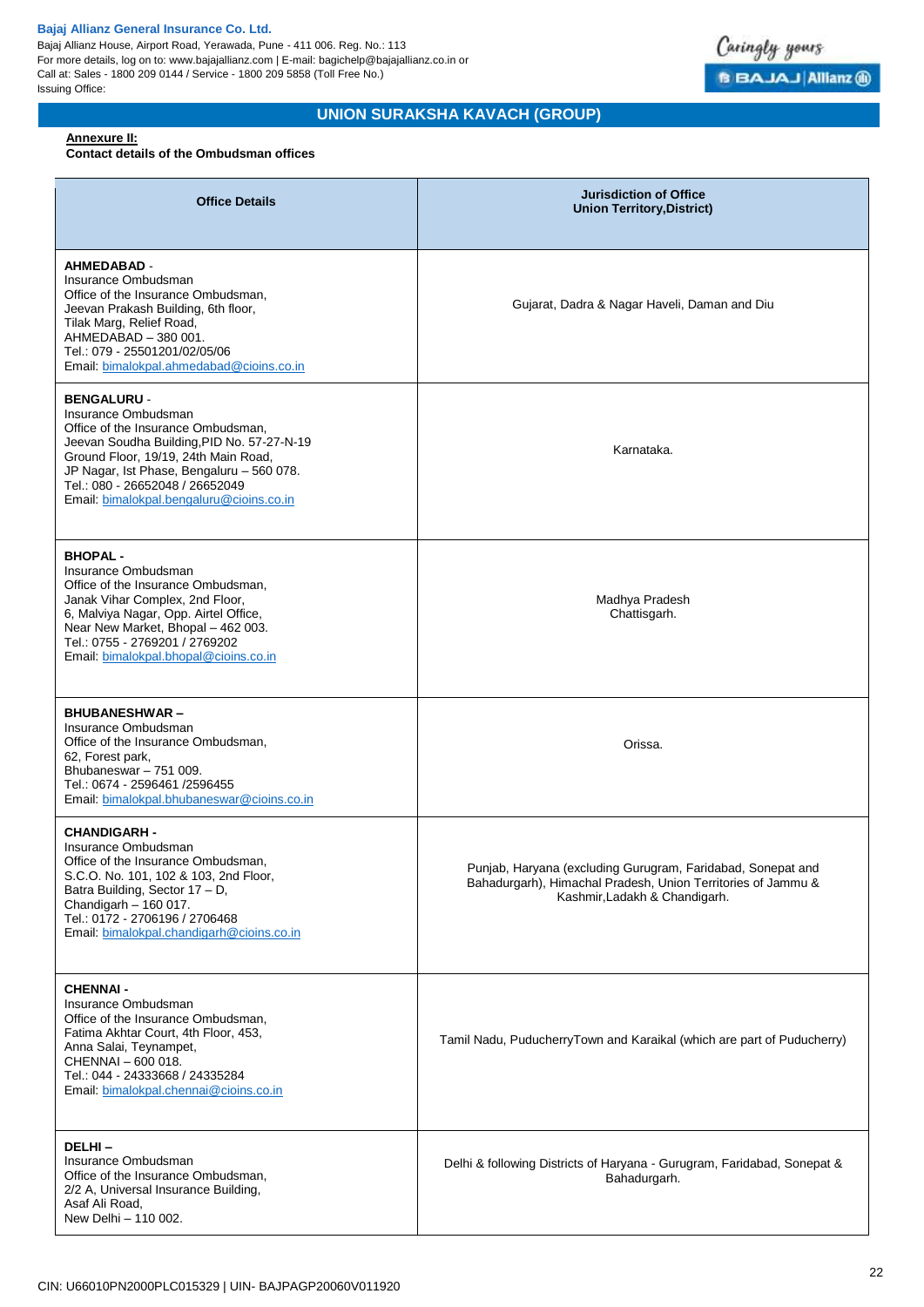Bajaj Allianz House, Airport Road, Yerawada, Pune - 411 006. Reg. No.: 113 For more details, log on to: www.bajajallianz.com | E-mail: bagichelp@bajajallianz.co.in or Call at: Sales - 1800 209 0144 / Service - 1800 209 5858 (Toll Free No.) Issuing Office:



# **UNION SURAKSHA KAVACH (GROUP)**

| <b>Office Details</b>                                                                                                                                                                                                                                                             | <b>Jurisdiction of Office</b><br><b>Union Territory, District)</b>                                                                                                                                                                                                                                                                                                                                                                                                                          |
|-----------------------------------------------------------------------------------------------------------------------------------------------------------------------------------------------------------------------------------------------------------------------------------|---------------------------------------------------------------------------------------------------------------------------------------------------------------------------------------------------------------------------------------------------------------------------------------------------------------------------------------------------------------------------------------------------------------------------------------------------------------------------------------------|
| Tel.: 011 - 23232481/23213504<br>Email: bimalokpal.delhi@cioins.co.in                                                                                                                                                                                                             |                                                                                                                                                                                                                                                                                                                                                                                                                                                                                             |
| <b>GUWAHATI -</b><br>Insurance Ombudsman<br>Office of the Insurance Ombudsman,<br>Jeevan Nivesh, 5th Floor,<br>Nr. Panbazar over bridge, S.S. Road,<br>Guwahati - 781001(ASSAM).<br>Tel.: 0361 - 2632204 / 2602205<br>Email: bimalokpal.guwahati@cioins.co.in                     | Assam, Meghalaya, Manipur, Mizoram, Arunachal Pradesh, Nagaland and<br>Tripura.                                                                                                                                                                                                                                                                                                                                                                                                             |
| <b>HYDERABAD -</b><br>Insurance Ombudsman<br>Office of the Insurance Ombudsman,<br>6-2-46, 1st floor, "Moin Court",<br>Lane Opp. Saleem Function Palace,<br>A. C. Guards, Lakdi-Ka-Pool, Hyderabad - 500 004.<br>Tel.: 040 - 23312122<br>Email: bimalokpal.hyderabad@cioins.co.in | Andhra Pradesh, Telangana, Yanam and part of Union Territory of<br>Puducherry.                                                                                                                                                                                                                                                                                                                                                                                                              |
| <b>JAIPUR -</b><br>Insurance Ombudsman<br>Office of the Insurance Ombudsman,<br>Jeevan Nidhi - Il Bldg., Gr. Floor,<br>Bhawani Singh Marg,<br>Jaipur - 302 005.<br>Tel.: 0141 - 2740363<br>Email: bimalokpal.jaipur@cioins.co.in                                                  | Rajasthan.                                                                                                                                                                                                                                                                                                                                                                                                                                                                                  |
| <b>ERNAKULAM-</b><br>Insurance Ombudsman<br>Office of the Insurance Ombudsman,<br>2nd Floor, Pulinat Bldg.,<br>Opp. Cochin Shipyard, M. G. Road,<br>Ernakulam - 682 015.<br>Tel.: 0484 - 2358759 / 2359338<br>Email, bimalokpal.ernakulam@cioins.co.in                            | Kerala, Lakshadweep, Mahe-a part of Union Territory of Puducherry.                                                                                                                                                                                                                                                                                                                                                                                                                          |
| KOLKATA -<br>Insurance Ombudsman<br>Office of the Insurance Ombudsman,<br>Hindustan Bldg. Annexe, 4th Floor,<br>4, C.R. Avenue,<br>KOLKATA - 700 072.<br>Tel.: 033 - 22124339 / 22124340<br>Email, bimalokpal, kolkata@cioins.co.in                                               | West Bengal, Sikkim, Andaman & Nicobar Islands.                                                                                                                                                                                                                                                                                                                                                                                                                                             |
| <b>LUCKNOW-</b><br>Insurance Ombudsman<br>Office of the Insurance Ombudsman,<br>6th Floor, Jeevan Bhawan, Phase-II,<br>Nawal Kishore Road, Hazratganj,<br>Lucknow - 226 001.<br>Tel.: 0522 - 2231330 / 2231331<br>Email: bimalokpal.lucknow@cioins.co.in                          | Districts of Uttar Pradesh: Lalitpur, Jhansi, Mahoba, Hamirpur, Banda,<br>Chitrakoot, Allahabad, Mirzapur, Sonbhabdra, Fatehpur, Pratapgarh,<br>Jaunpur, Varanasi, Gazipur, Jalaun, Kanpur, Lucknow, Unnao, Sitapur,<br>Lakhimpur, Bahraich, Barabanki, Raebareli, Sravasti, Gonda, Faizabad,<br>Amethi, Kaushambi, Balrampur, Basti, Ambedkarnagar, Sultanpur,<br>Maharajgang, Santkabirnagar, Azamgarh, Kushinagar, Gorkhpur, Deoria,<br>Mau, Ghazipur, Chandauli, Ballia, Sidharathnagar |
| <b>MUMBAI-</b><br>Insurance Ombudsman<br>Office of the Insurance Ombudsman,<br>3rd Floor, Jeevan Seva Annexe,<br>S. V. Road, Santacruz (W),<br>Mumbai - 400 054.                                                                                                                  | Goa, Mumbai Metropolitan Region (excluding Navi Mumbai & Thane).                                                                                                                                                                                                                                                                                                                                                                                                                            |